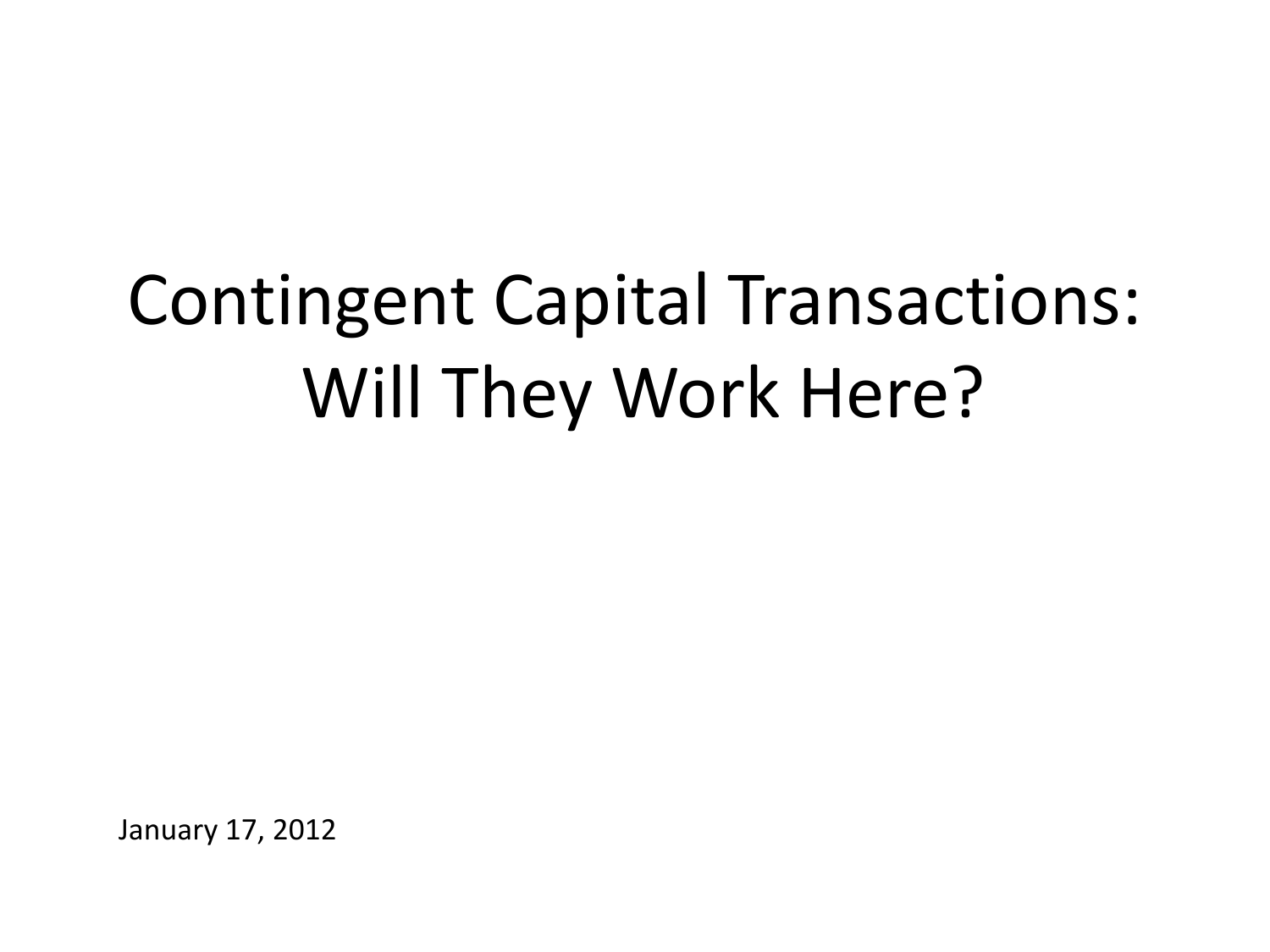## **Notice**

ANY TAX ADVICE IN THIS COMMUNICATION IS NOT INTENDED OR WRITTEN TO BE USED, AND CANNOT BE USED, BY A CLIENT OR ANY OTHER PERSON OR ENTITY FOR THE PURPOSE OF (i) AVOIDING PENALTIES THAT MAY BE IMPOSED ON ANY TAXPAYER OR (ii) PROMOTING, MARKETING OR RECOMMENDING TO ANOTHER PARTY ANY MATTERS ADDRESSED HEREIN.

You (and your employees, representatives, or agents) may disclose to any and all persons, without limitation, the tax treatment or tax structure, or both, of any transaction described in the associated materials we provide to you, including, but not limited to, any tax opinions, memoranda, or other tax analyses contained in those materials.

The information contained herein is of a general nature and based on authorities that are subject to change. Applicability of the information to specific situations should be determined through consultation with your tax adviser.

These slides are the intellectual property of the firms of the respective presenters.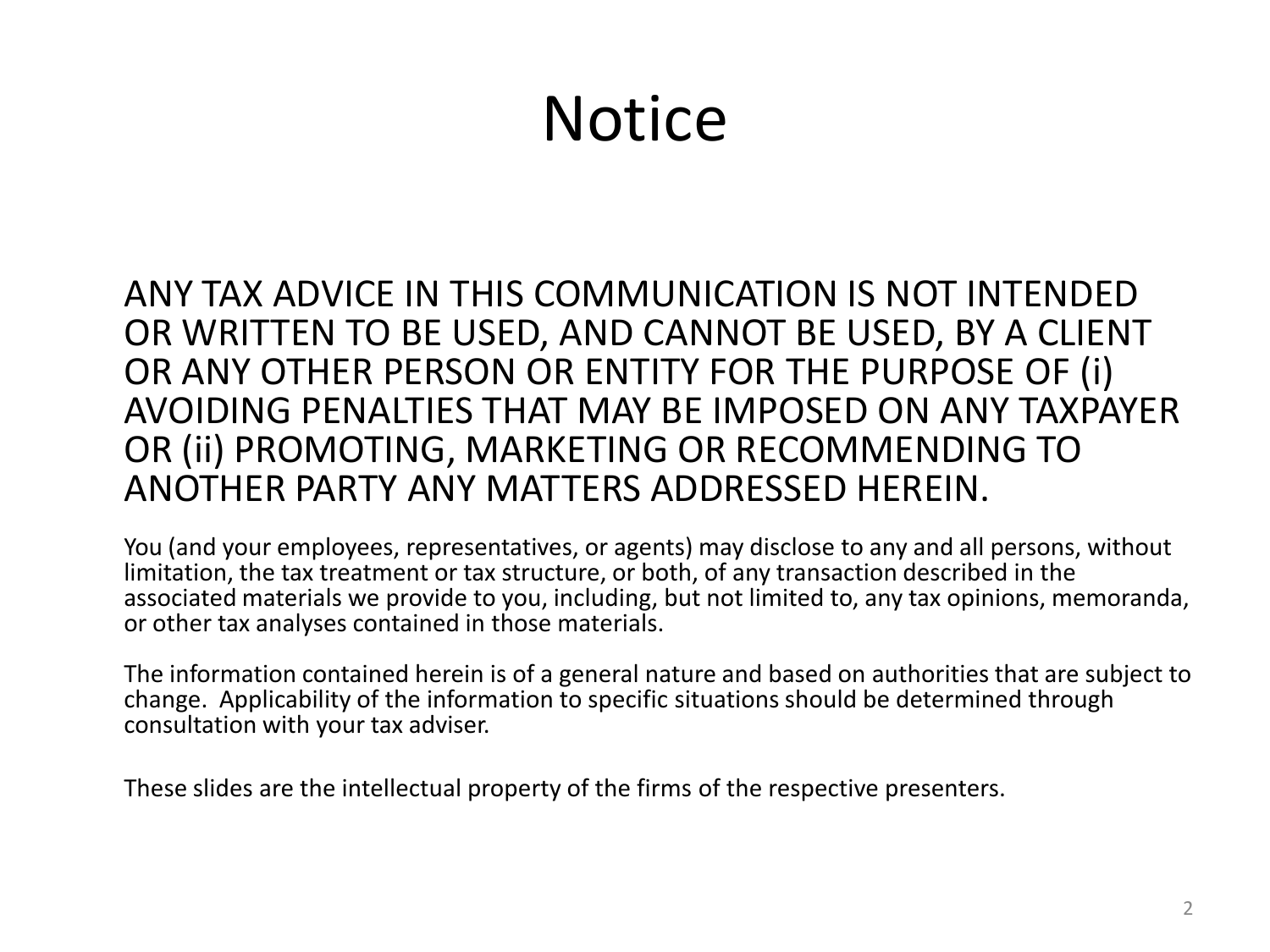# Panelists

- Viva Hammer, KPMG LLP, Washington, D.C.
- Richard Larkins, Ernst & Young LLP, Washington, D.C.
- William Lu, Latham & Watkins LLP, New York, N.Y.
- Daniel Mayo, KPMG LLP, New York, N.Y.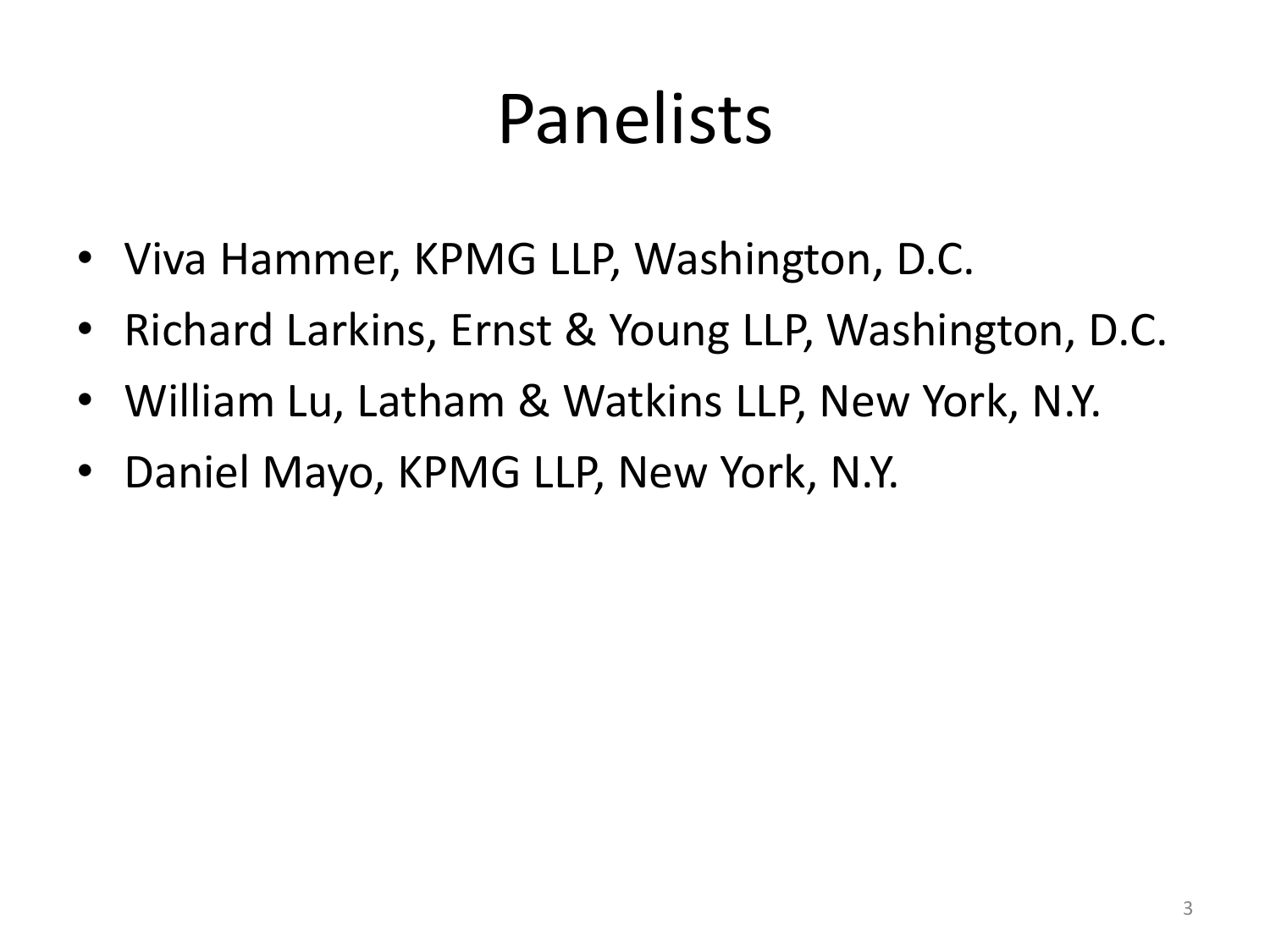## Background

- Because raising equity capital is expensive, banks search for funding alternatives to raise capitalequivalent securities.
- Typically these capital-equivalent securities have been subordinated, long-term debt, sometimes involving a conversion feature, that give rise to Tier 1 Capital for regulatory purposes.
- Ideally, such securities can be treated as debt for tax purposes.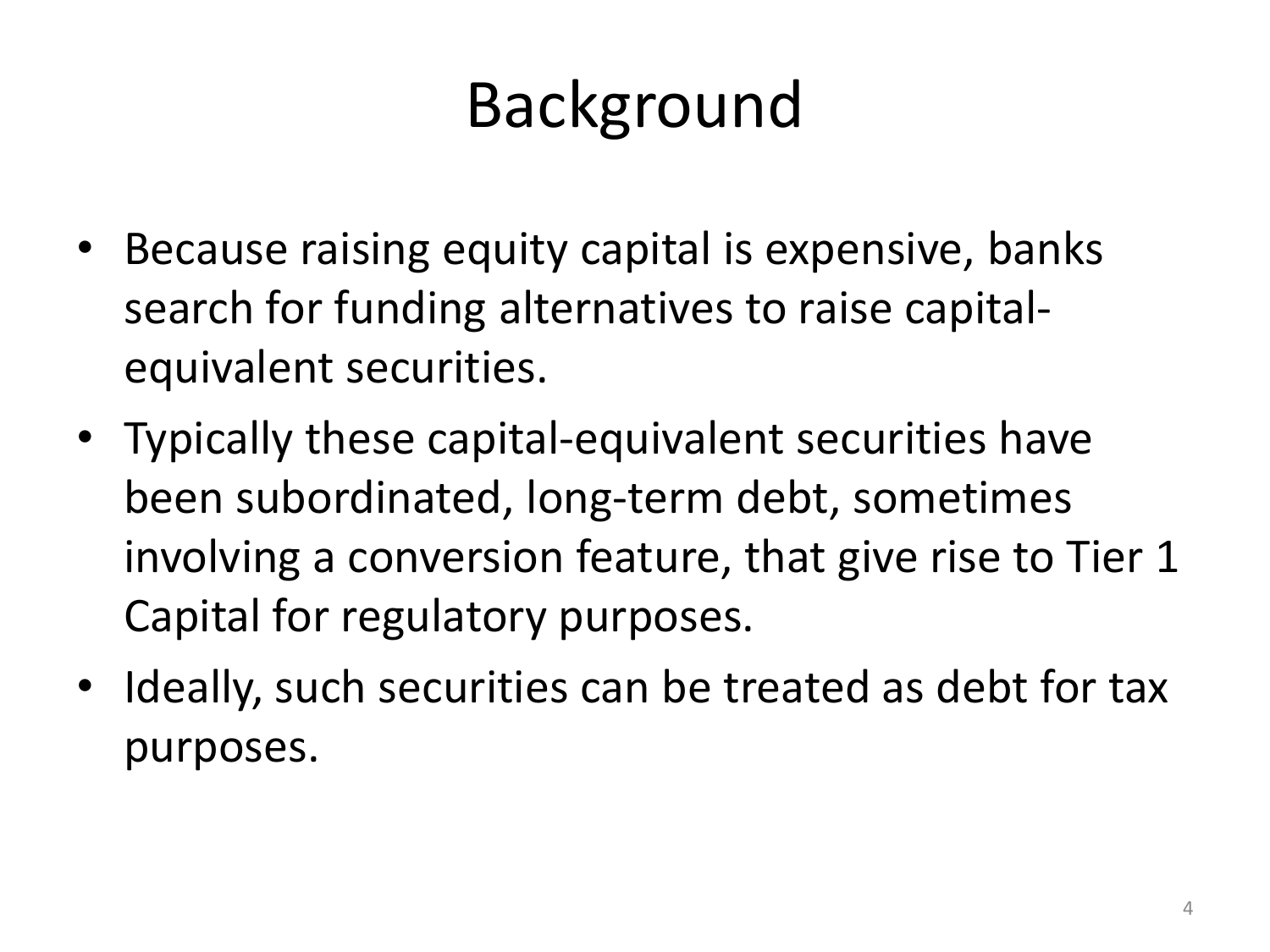#### Trust Preferred

- In a typical trust preferred arrangement, a bank raises cash by issuing debt to a trust or partnership, which in turn issues preferred securities to investors. *See* Notices 94-47 & 94-48; CCA 200932049 (March 10, 2009); TAM 199910046 (November 16, 1998).
- In 1992, regulatory changes were announced which allowed certain non-bank entities to use trust preferred securities as Tier 1 Capital.
- In 1996, further regulatory changes allowed trust preferred securities to be counted as Tier 1 Capital for banks.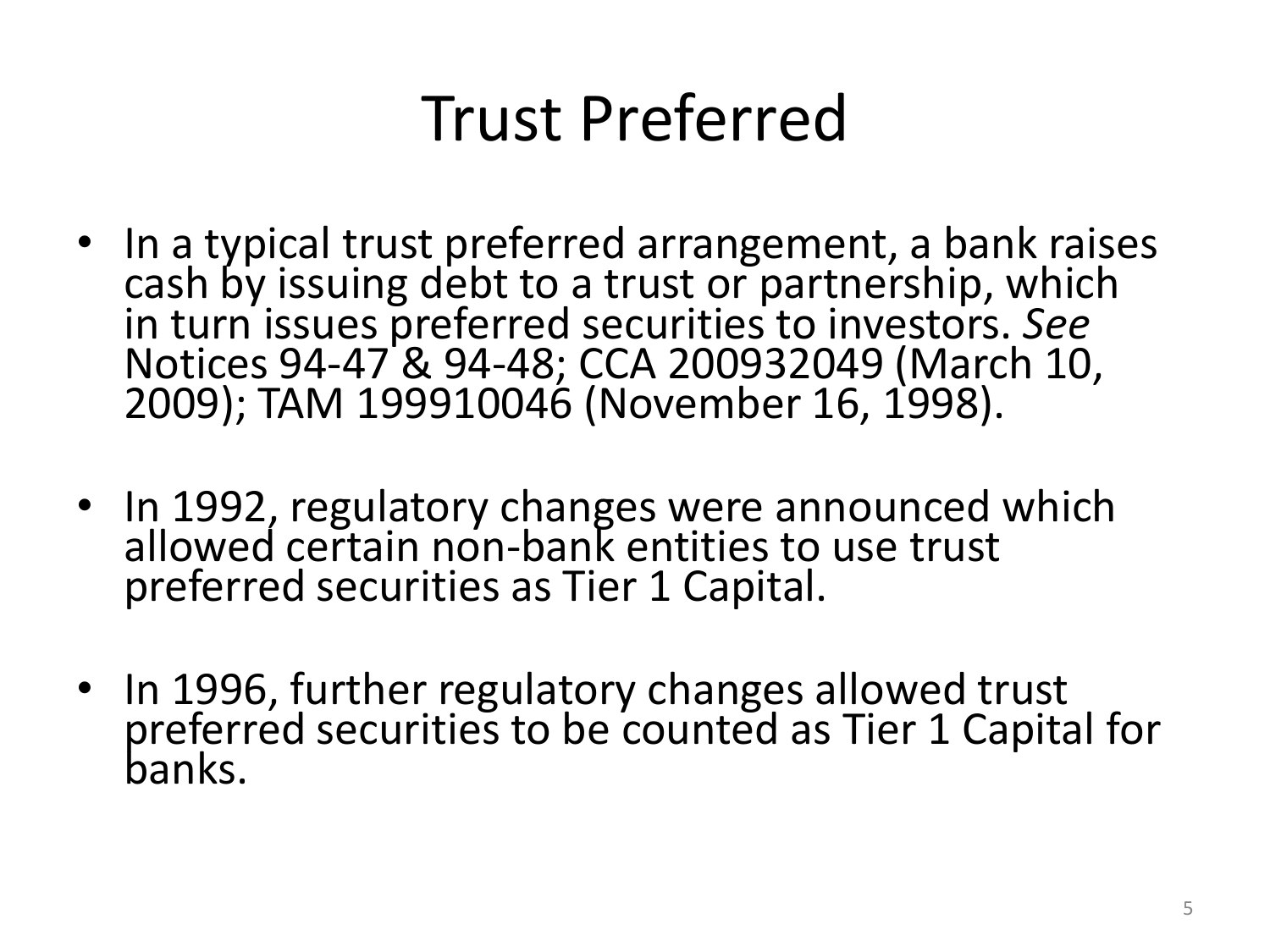# Trust Preferred Securities – Common Terms

- Long maturities 49 to 80 yrs.
- Optional deferral of interest 5 to 12 yrs.
- Mandatory deferral of interest 10 to 12 yrs.
- Replacement Covenants
- Interest Caps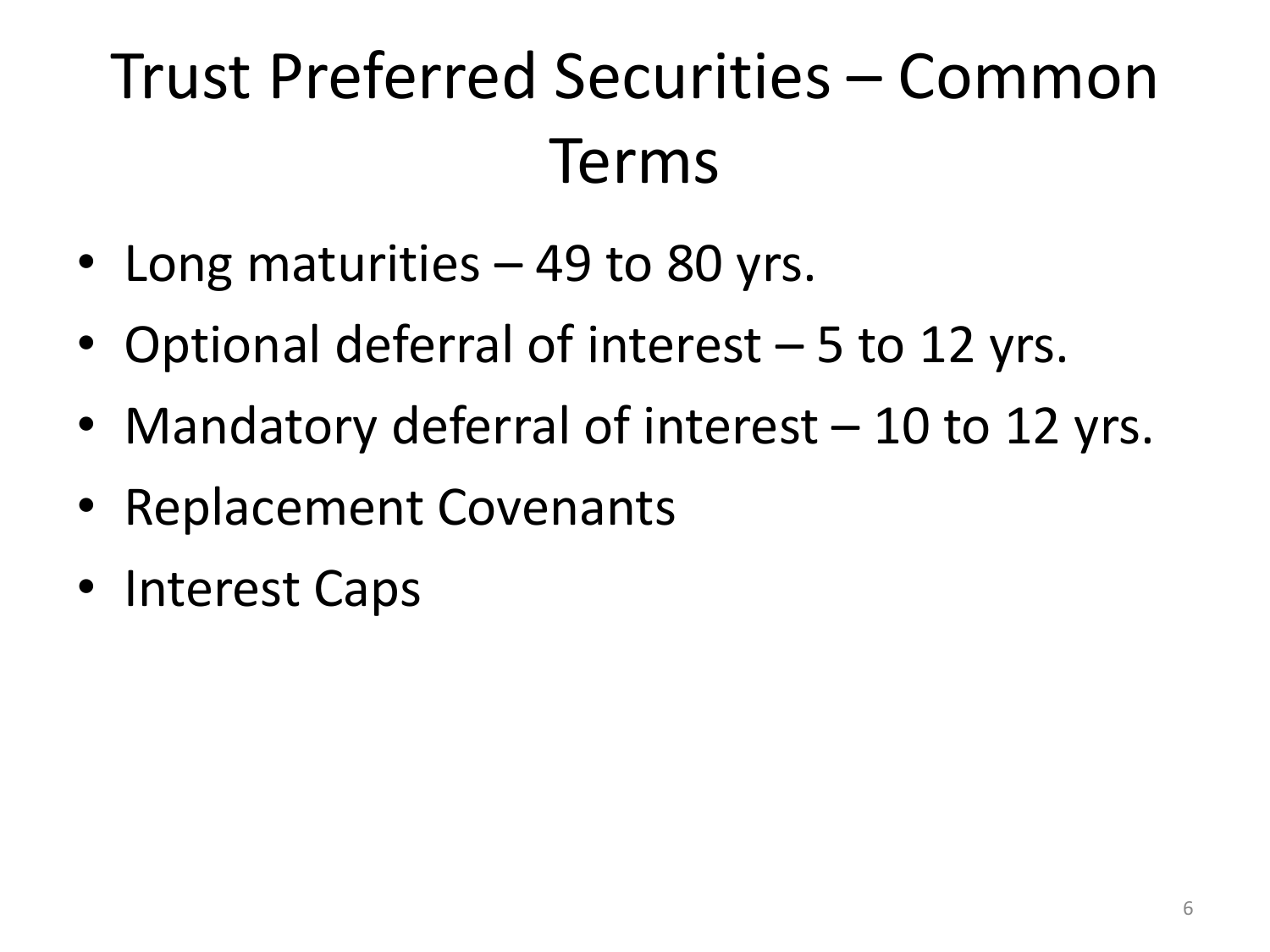# Trust Preferred Securities – Historic Advantages

- Debt treatment for Federal income tax purposes – interest deduction
- Tier 1 Capital treatment for banks
- Equity credit for rating agency purposes (50% - 75% equity credit)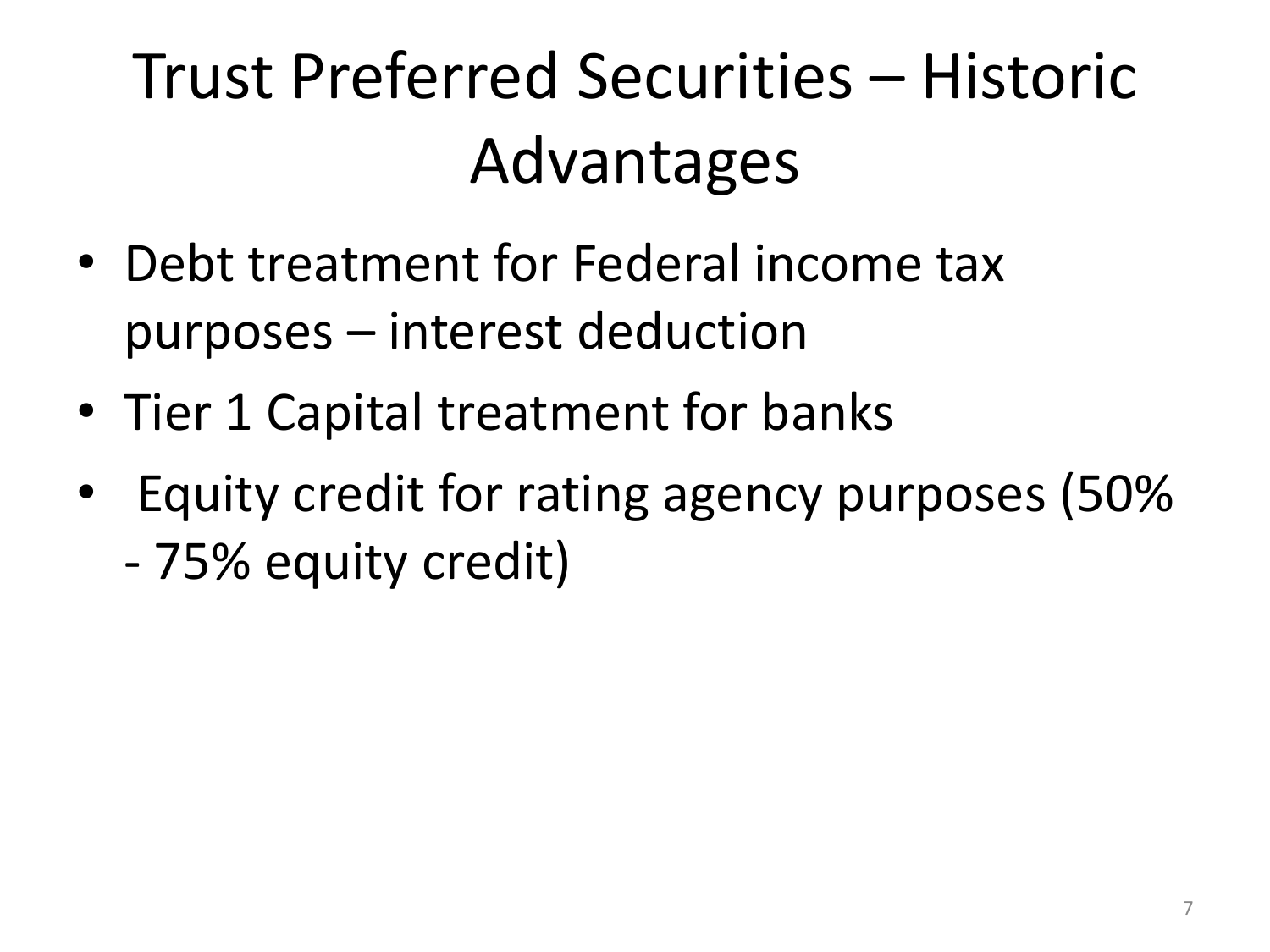#### CCA 200932049

• In a 2009 memorandum, the IRS addressed the debt/equity characterization of trust preferred securities with strong equity characteristics, including a distant maturity date and the ability to defer payments for prolonged periods of time.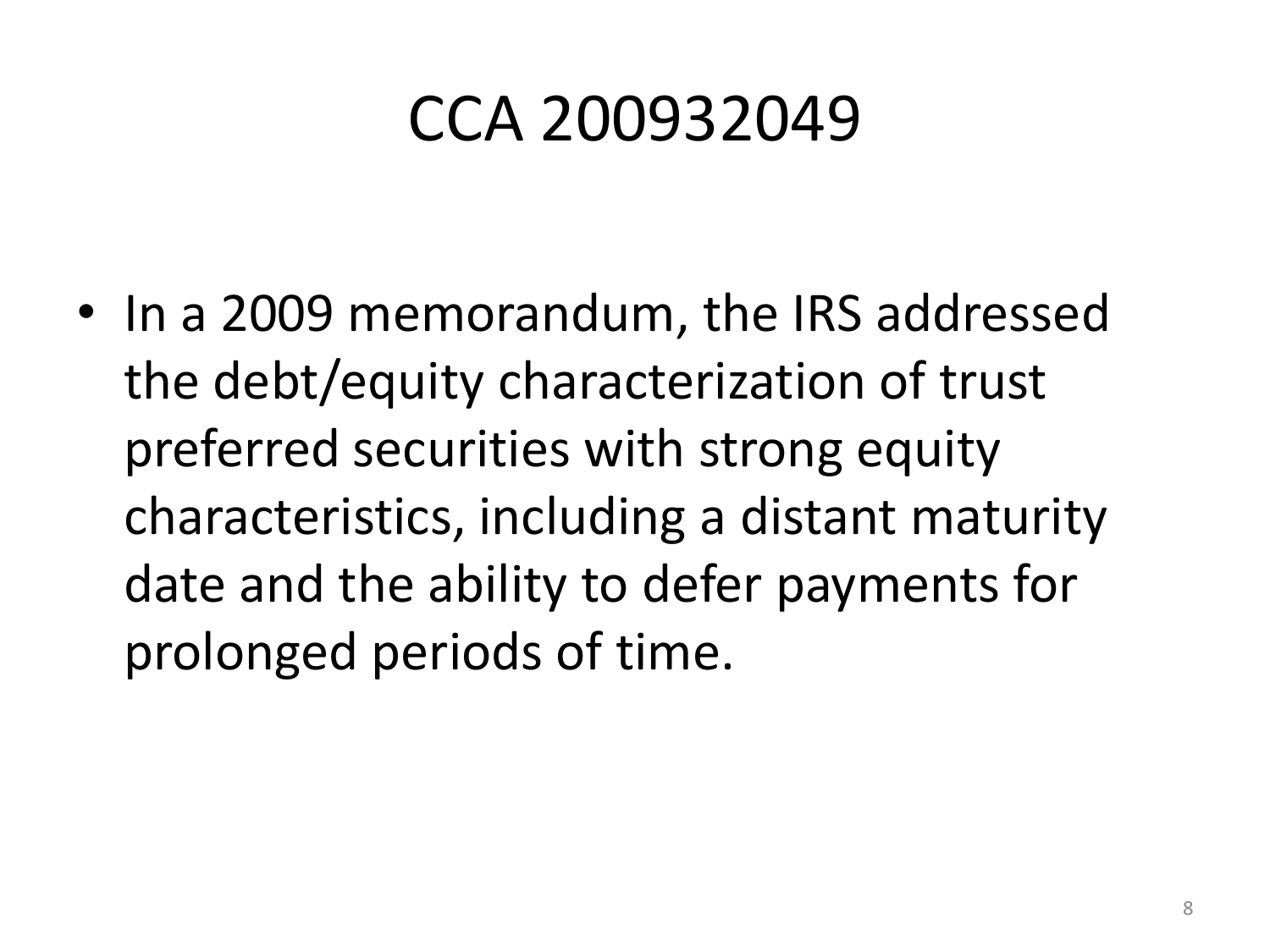# CCA 200932049 (cont'd)

- A well-capitalized company with a longstanding business and lengthy history of paying dividends created a trust to issue preferred securities.
- All the proceeds from the sale of the preferred securities were invested in notes issued by the company.
- The trust is a grantor trust and the holders of the notes are treated as holding undivided interests in the notes.
- The notes have a long maturity date, and the company has the right to redeem the notes before maturity.
- The company can defer payments of interest on the notes and there are limitations on the sources from which deferred payments can be made.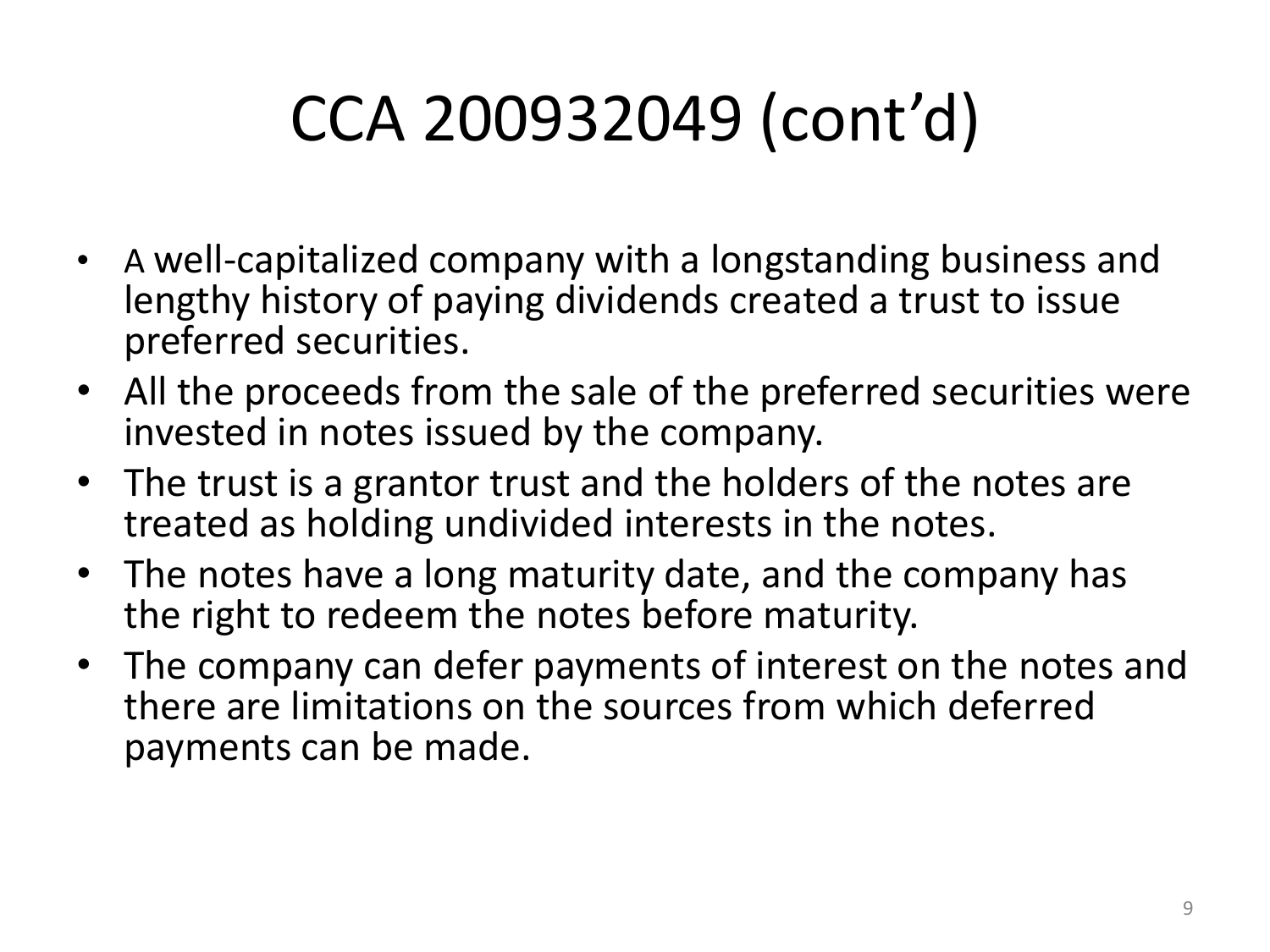# CCA 200932049 (cont'd)

- The IRS analyzed the rights provided under the notes as supplemented by the preferred securities to determine if they were debt or equity.
- In considering the terms of the notes and preferred securities, the IRS took into account the sound capitalization and past practices of the company.
- Given the financial strength of the company, the IRS did not find the long maturity date to be a decisive factor.
- The IRS found the risks of deferral of interest payments to be remote.
- Based on these conclusions, the IRS recommended that the company's debt characterization should not be challenged.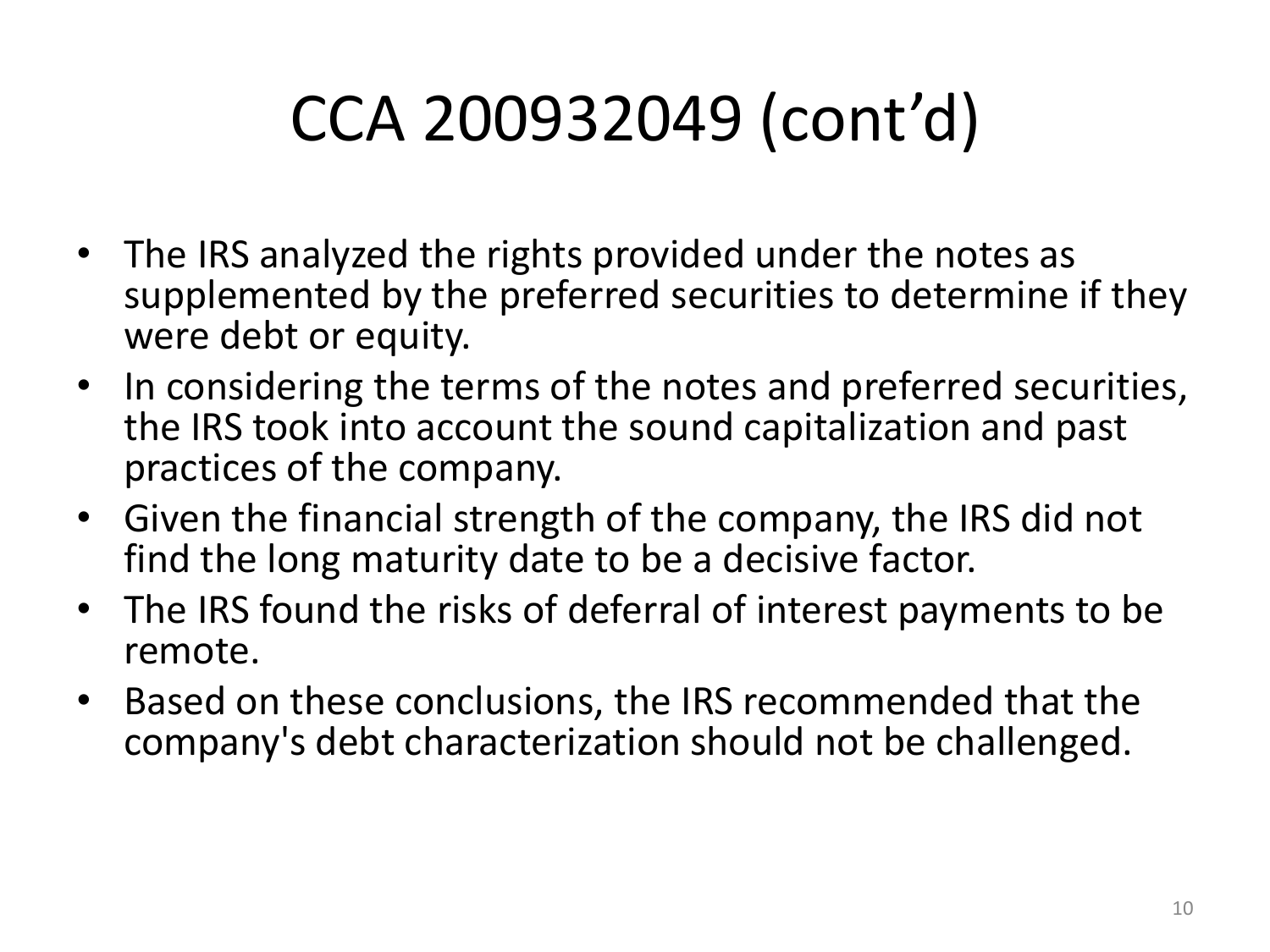# Dodd-Frank Legislation –

Impact on Trust Preferred Securities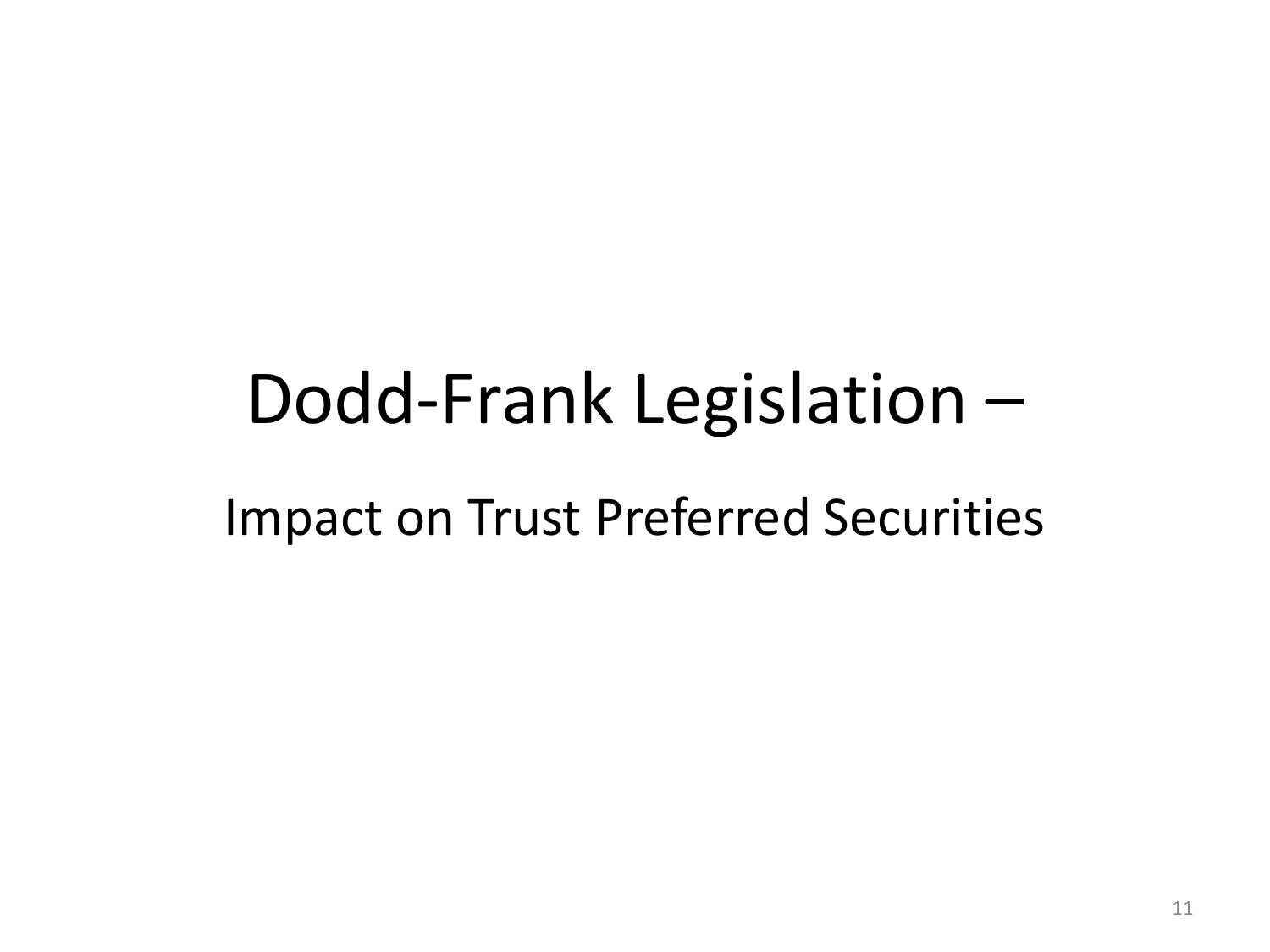## Background

- The Dodd-Frank Wall Street Reform and Consumer Protection Act (the "Act") was signed into law on July 21, 2010.
- The Act makes significant changes to the ability of bank and thrift holding companies to issue trust preferred securities and to treat them as Tier 1 Capital.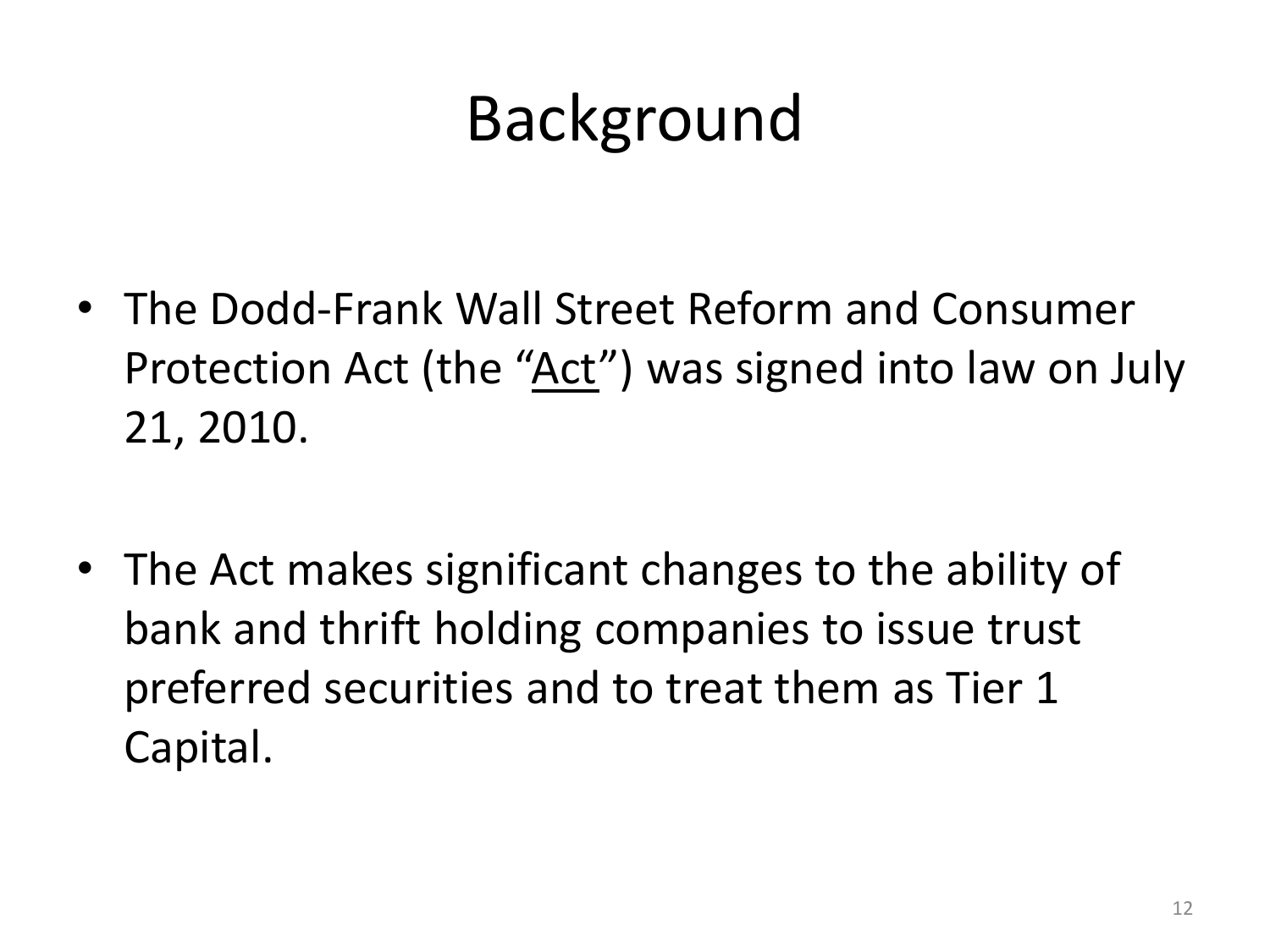## Section 171 of the Act

- Trust preferred securities issued on or after May 19, 2010, will not be eligible for Tier 1 Capital treatment.
- Trust preferred securities issued before May 19, 2010, will be phased out as Tier 1 Capital incrementally over a 3-year period, starting on January 1, 2013.
- Grandfather provision for securities that were issued by smaller institutions before May 19, 2010
	- Bank and thrift holding companies with total consolidated assets of less than \$15 billion as of December 31, 2009, will be permitted to include trust preferred securities in Tier 1 Capital for the life of the securities.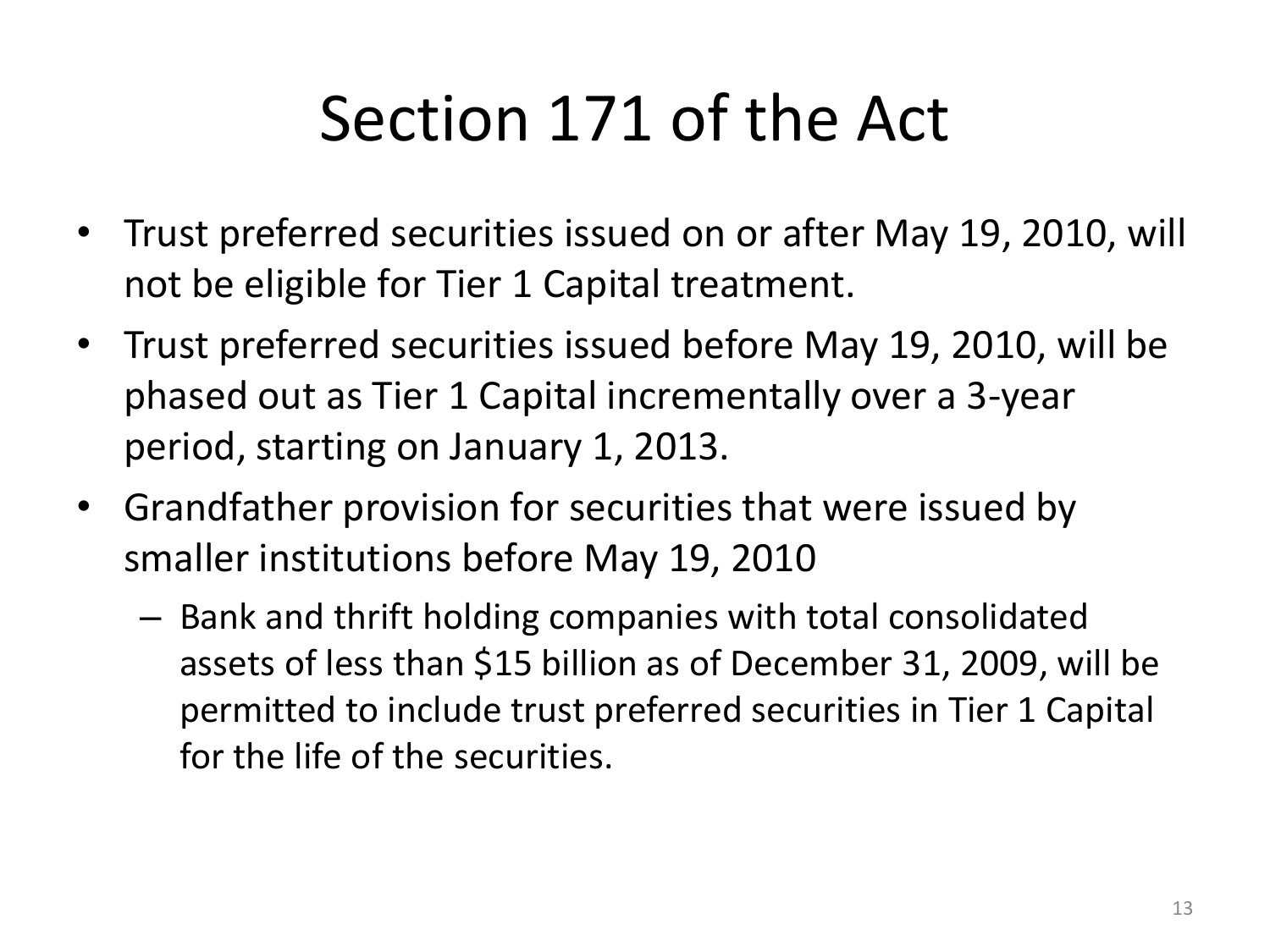#### Summary

- Various effective dates and exemptions exist, including others not discussed today.
- The Act requires the Financial Stability Oversight Council to study the feasibility of contingent capital and to report to the Federal Reserve Board within a few years of the Act.
- If Congress acts to authorize contingent capital securities, practitioners hope it will also address the tax consequences applicable to them at that time.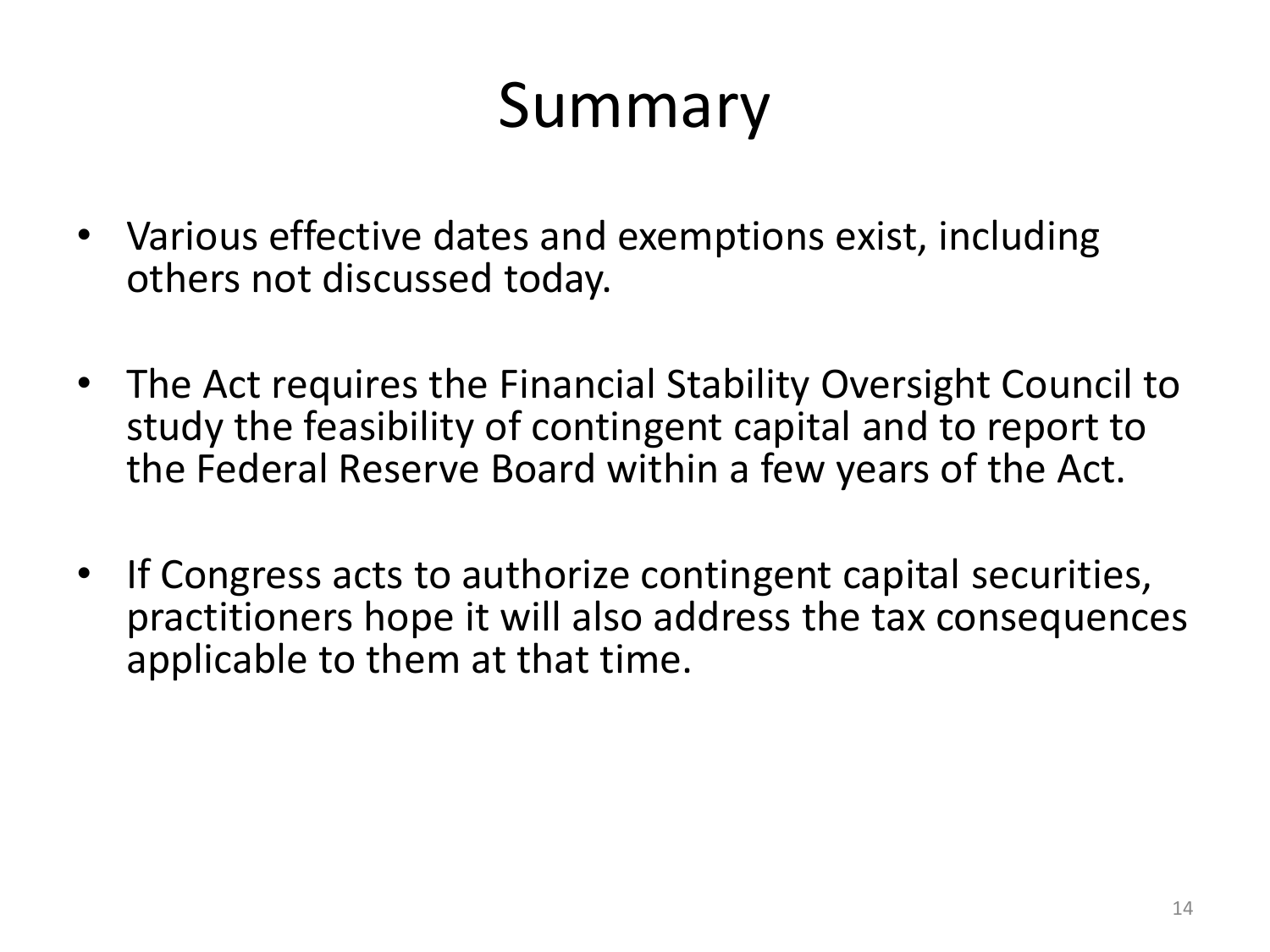## Basel Committee on Banking Supervision – Basel III Proposals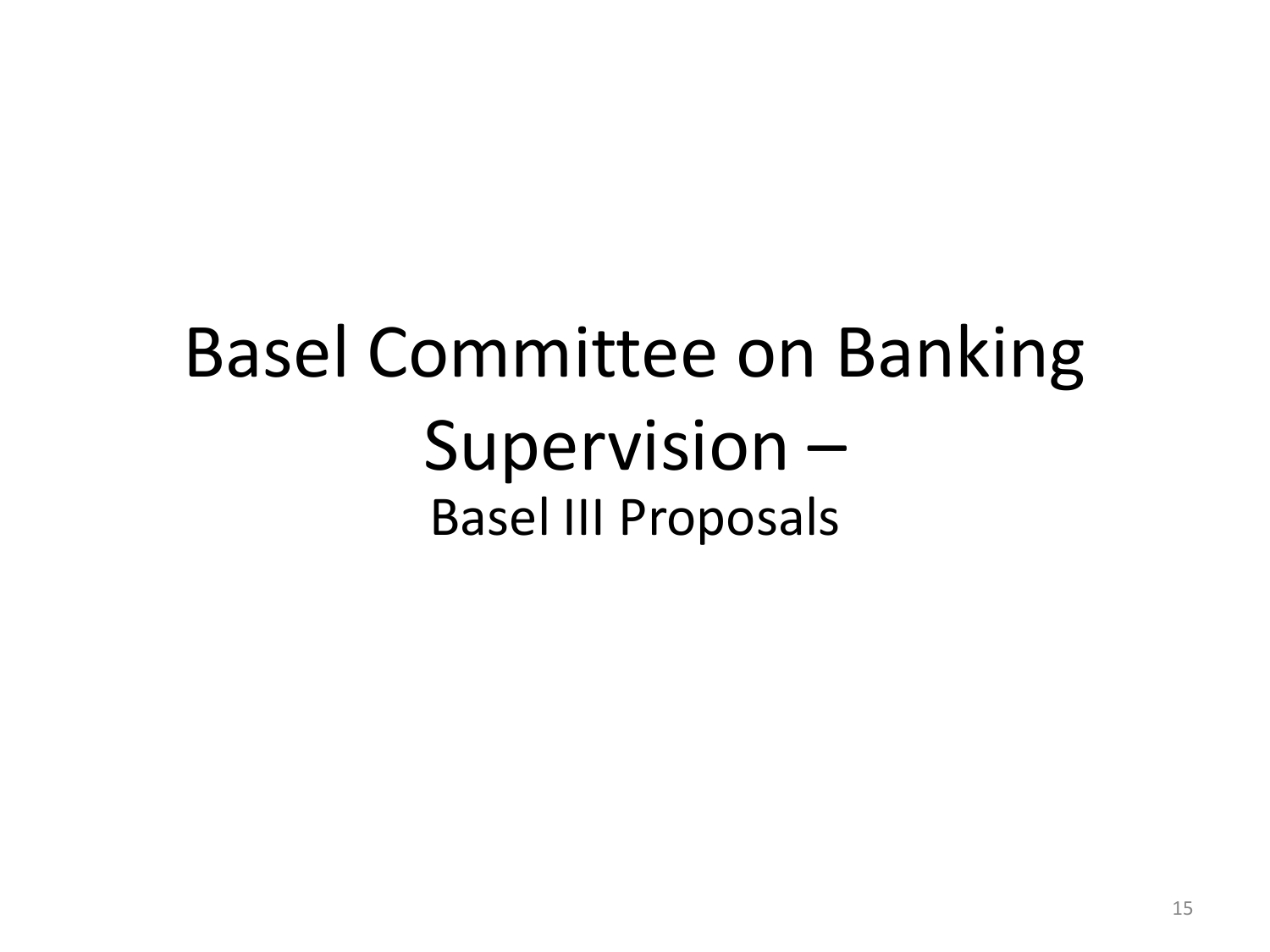# Basel III Proposals – Minimum Capital Requirements

- Tier 1 Capital must be at least 6% of risk-weighted assets.
- Tier 1 Capital consists of Common Equity Tier 1 and Additional Tier 1.
- Common Equity Tier 1 must be at least 4.5% of riskweighted assets. Additional Tier 1 can include up to 1.5% of risk-weighted assets.
- Criteria for inclusion as Additional Tier 1 include CoCo-like loss absorption features in a perpetual, subordinated instrument.
- Certain global banks (G-SIFIs) will be required to maintain an additional 1% to 2.5% of Common Equity Tier 1.
- See also Capital Conservation and Counter-cyclical Buffers.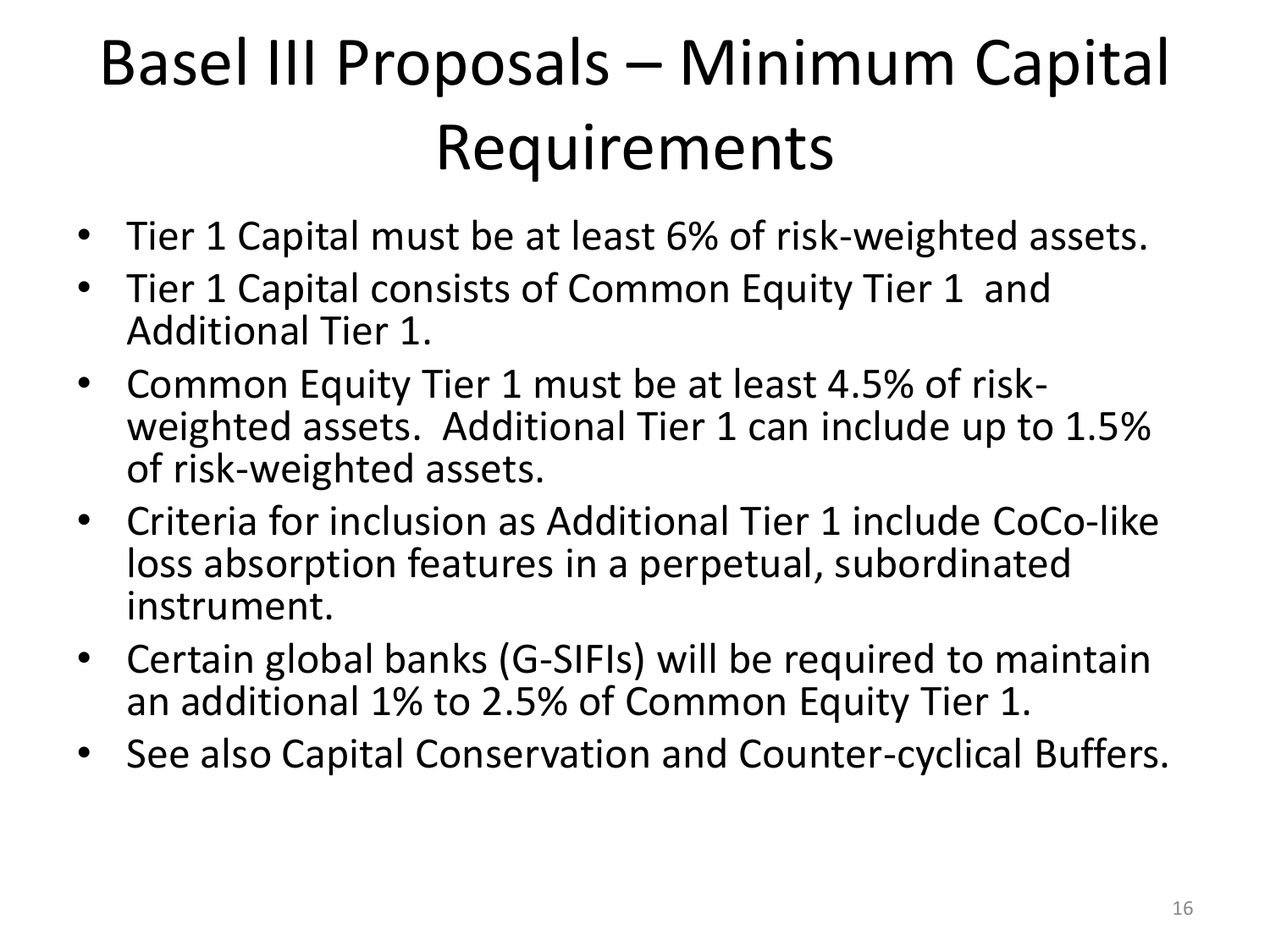# Contingent Capital Securities (CoCos)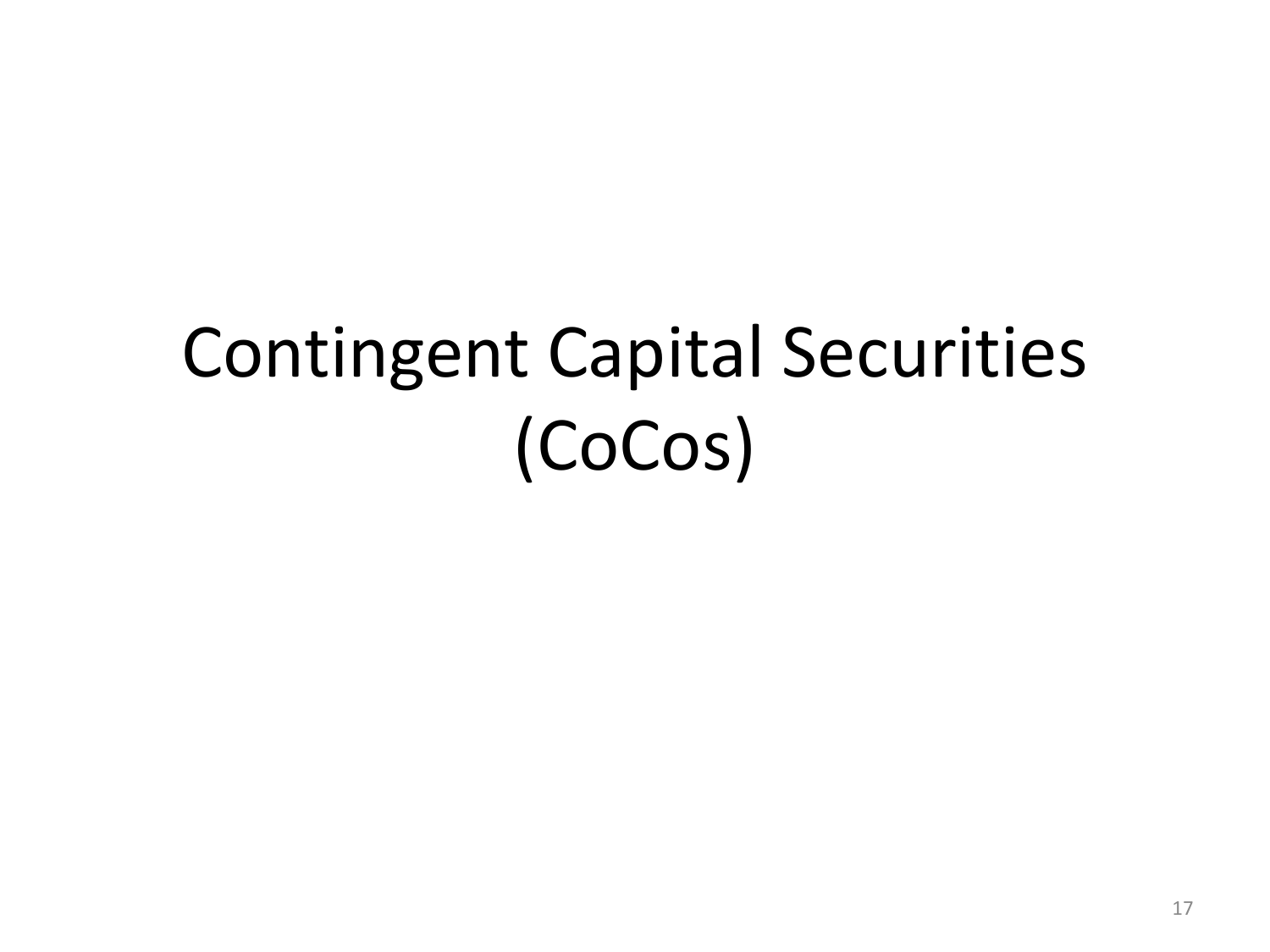# Background

- Issued in recent years in Europe by Lloyds Banking Group, Rabobank Group, Yorkshire Building Society, Credit Suisse, and Bank of Cyprus.
- Structured as relatively short-term corporate bonds, paying coupon interest .
- Convertible into equity of the issuer when certain triggers are breached. Conversion could be mandatory or at the option of the issuer.
- The triggers are tied to the sufficiency of the issuer's equity capital ratio.
- CoCos have the downside of equities and the upside of bonds.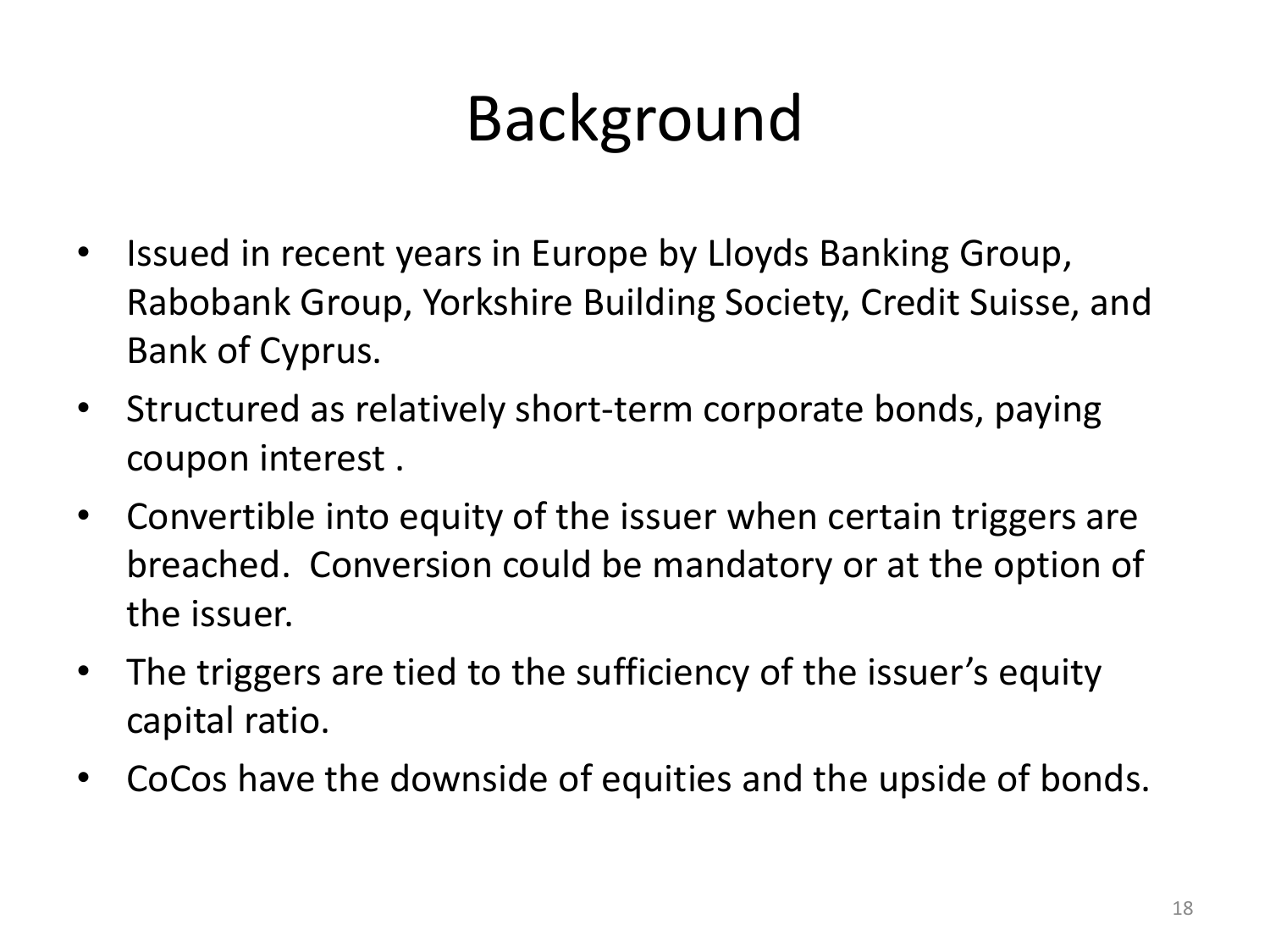# Advantages of CoCos

- Automatically increases capital and reduces debt of a distressed financial institution. Raises capital in conditions when other sources of funds are unavailable because shareholders will not agree to dilute their equity by share issuance or by fire sales. This could limit contagion during systemic stress.
- Would prevent market failure by providing another buffer before a bank default.
- The threat of losses from conversion and dilution would limit risk taking by managers, shareholders, and bondholders.
- Requiring bondholders to partner in a future recapitalization would motivate them to encourage managers to exercise financial discipline.
- Paying manager bonuses in CoCos would internalize externalities in some risky behavior.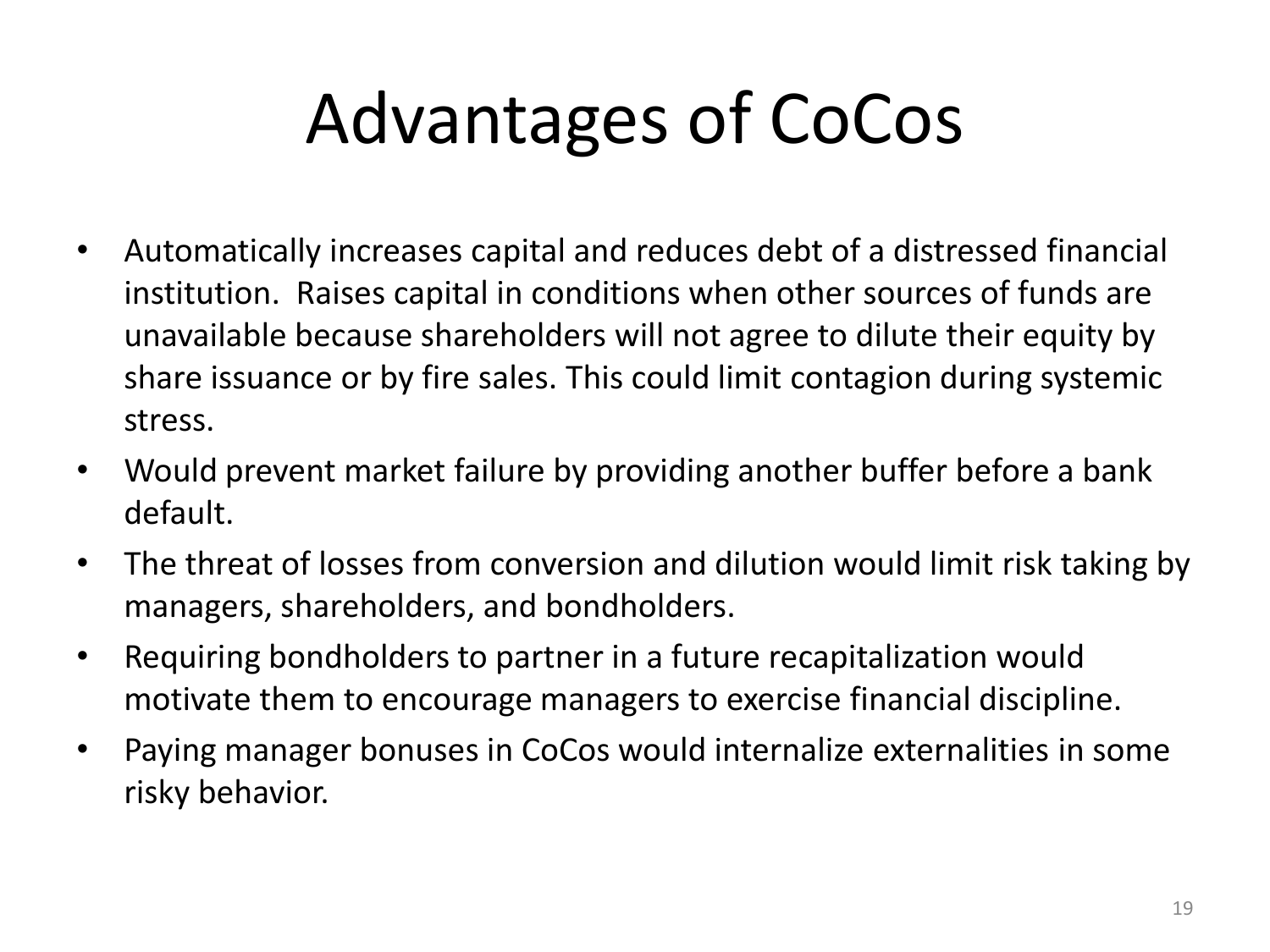# CoCo Triggers

The triggers that would require conversion of the CoCos into equity are the key to the new financial structure.

- "High"-level triggers would require conversion of notes if a bank's financial condition deteriorated but was not close to collapse, as a form of crisis prevention.
- "Low"-level triggers would require conversion of notes if a bank is in true distress. Both carry the same risk as hybrid capital – forcing an institution into a humiliating cliff-fall which would be expected to spiral into a market crisis. The cliff effect of the trigger would be counter-productive in a culture driven by panics and a herd mentality.
- Triggers could be based on national financial criteria as well as on an individual institution's condition.
- How objective should the triggers be? The Basel committee proposed that the triggers should be within the regulator's discretion. But such subjectivity would make it difficult to price and sell CoCos.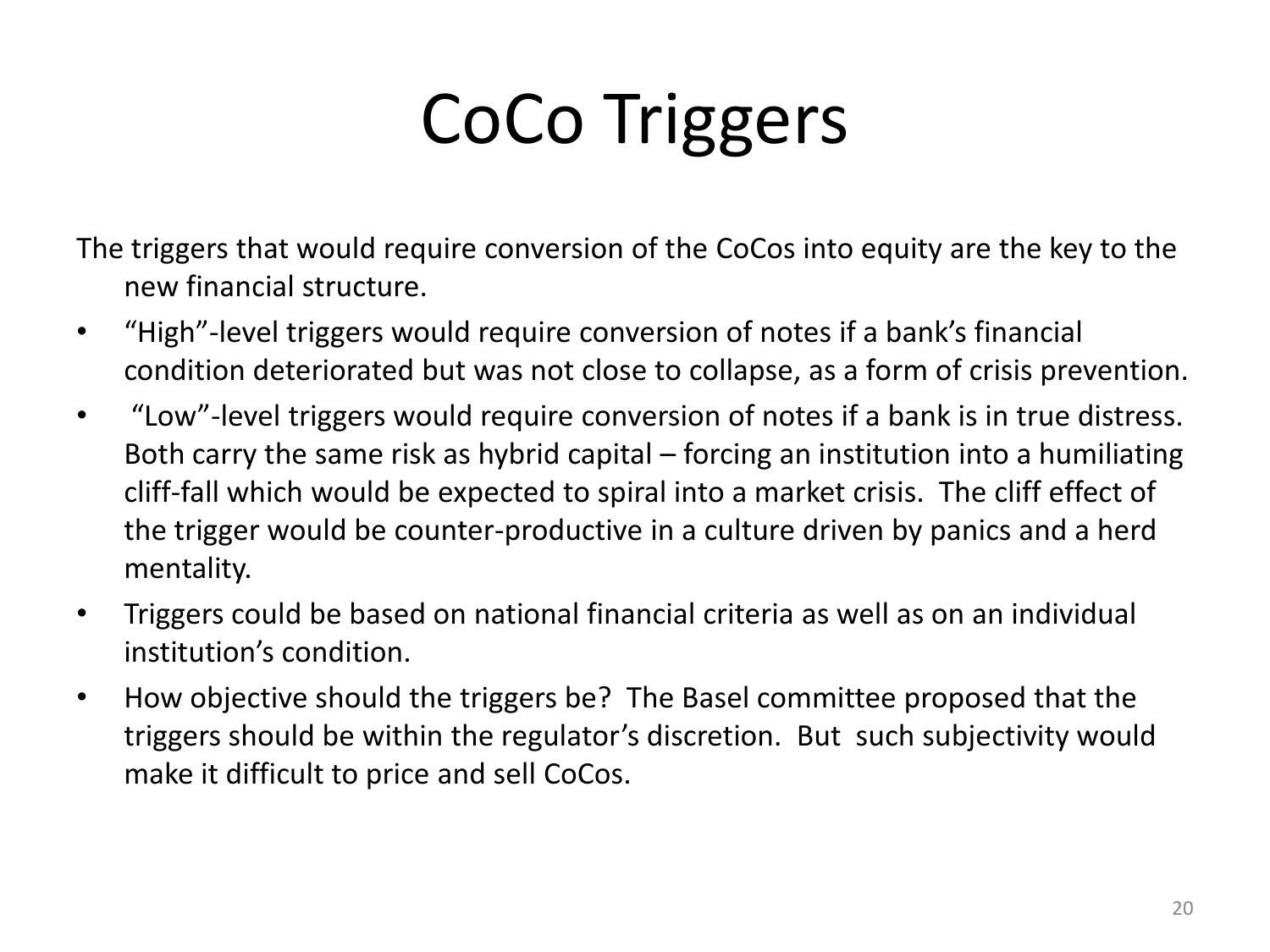## Lloyds Bank Issuance

#### Enhanced Capital Notes

| Issue date                       | November 2009 (various tranches)                                                                                                                                                |
|----------------------------------|---------------------------------------------------------------------------------------------------------------------------------------------------------------------------------|
| Form                             | Debt, some registered and some in bearer form                                                                                                                                   |
| Term                             | Various tranches, most with fixed maturity dates,<br>though the Prospectus contemplates "Undated<br>ECNs" that are perpetual                                                    |
| Interest rate                    | Various                                                                                                                                                                         |
| Conversion                       | Automatic                                                                                                                                                                       |
| <b>Conversion Trigger</b>        | Consolidated Core Tier 1 Ratio < 5%                                                                                                                                             |
| <b>Conversion Amount</b>         | Convertible into stock equal to approx. 65%<br>of ECN principal amount (thus, hypothetical<br>conversion after issuance would have yielded<br>approx. 150% of principal amount) |
| <b>U.S. Tax Characterization</b> | Issuer "believes" ECNs "should" be characterized<br>as equity $-$ disclosure for general informational<br>only because ECNs not registered in the U.S.                          |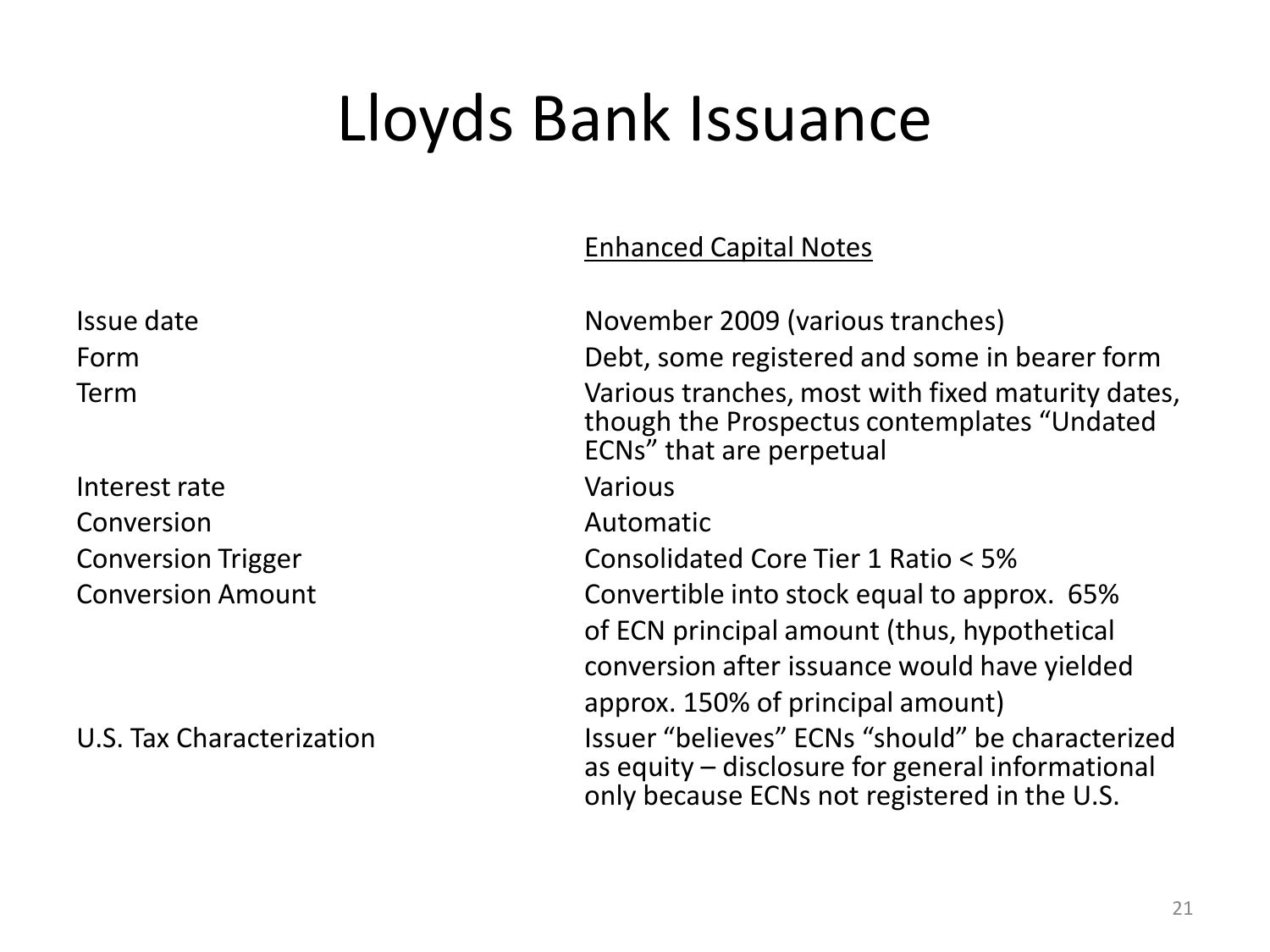#### Rabobank Issuance

Form Debt Term 10 years Interest rate 6.875% p.a. Write -down Automatic

Senior Contingent Notes Issue date March 17, 2010 Trigger Event Equity Capital Ratio < 7% (ECR was 12.5% as of 12/31/2009) Write-down Amount **Principal permanently reduced to** 25% of original principal amount U.S. Tax Characterization No U.S. tax disclosure provided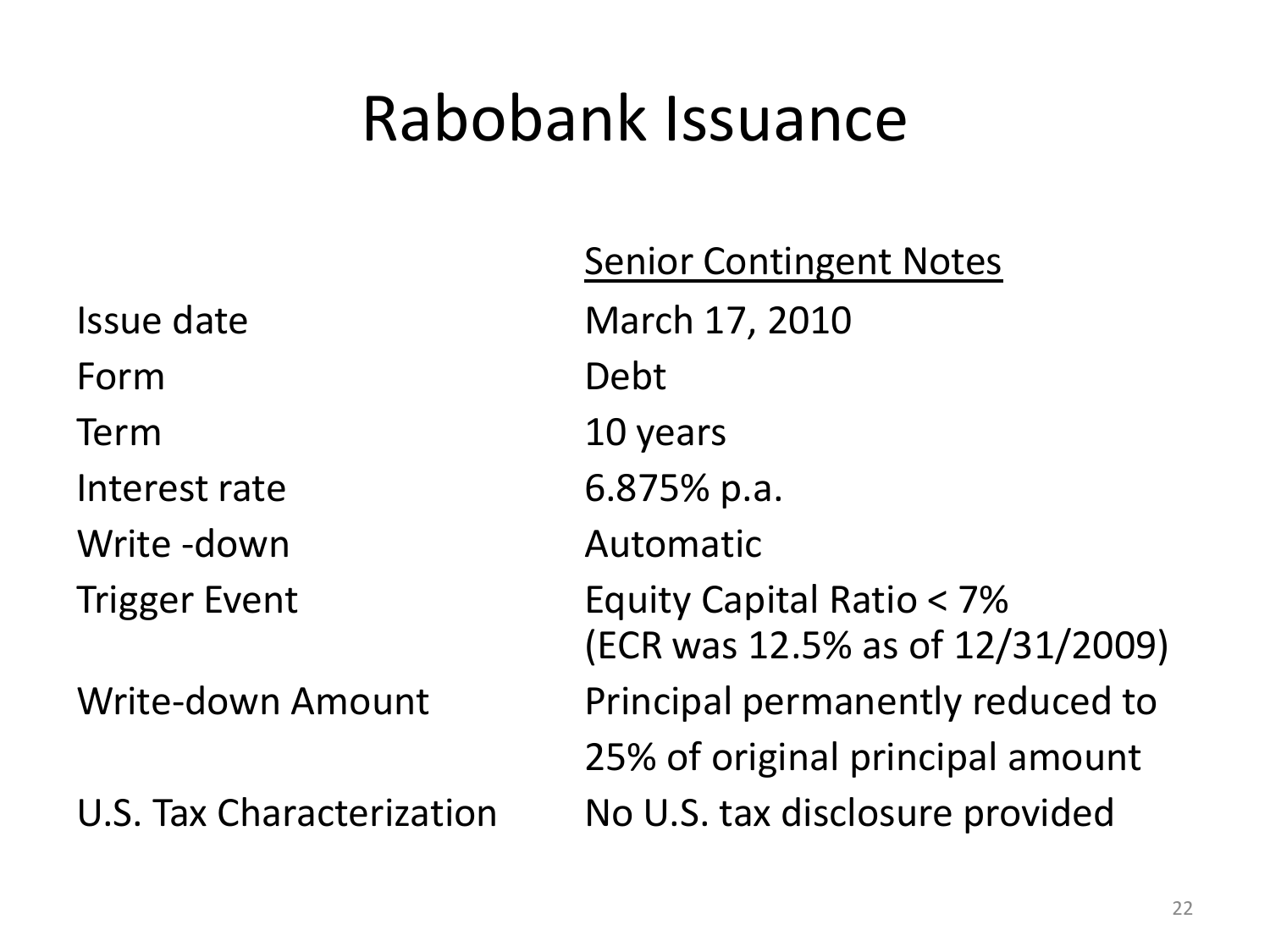## Yorkshire Building Society Issuance

Issue date April 1, 2010 Form Debt Term 15 years Interest rate 13.35% p.a. Conversion Automatic

U.S. Tax Characterization No U.S. tax disclosure provided

Convertible Tier 2 Capital Notes Conversion Trigger Consolidated Core Tier 1 Ratio < 5% Conversion Amount Convertible into Profit Participating Deferred Shares with a nominal amount equal to the principal amount of the Notes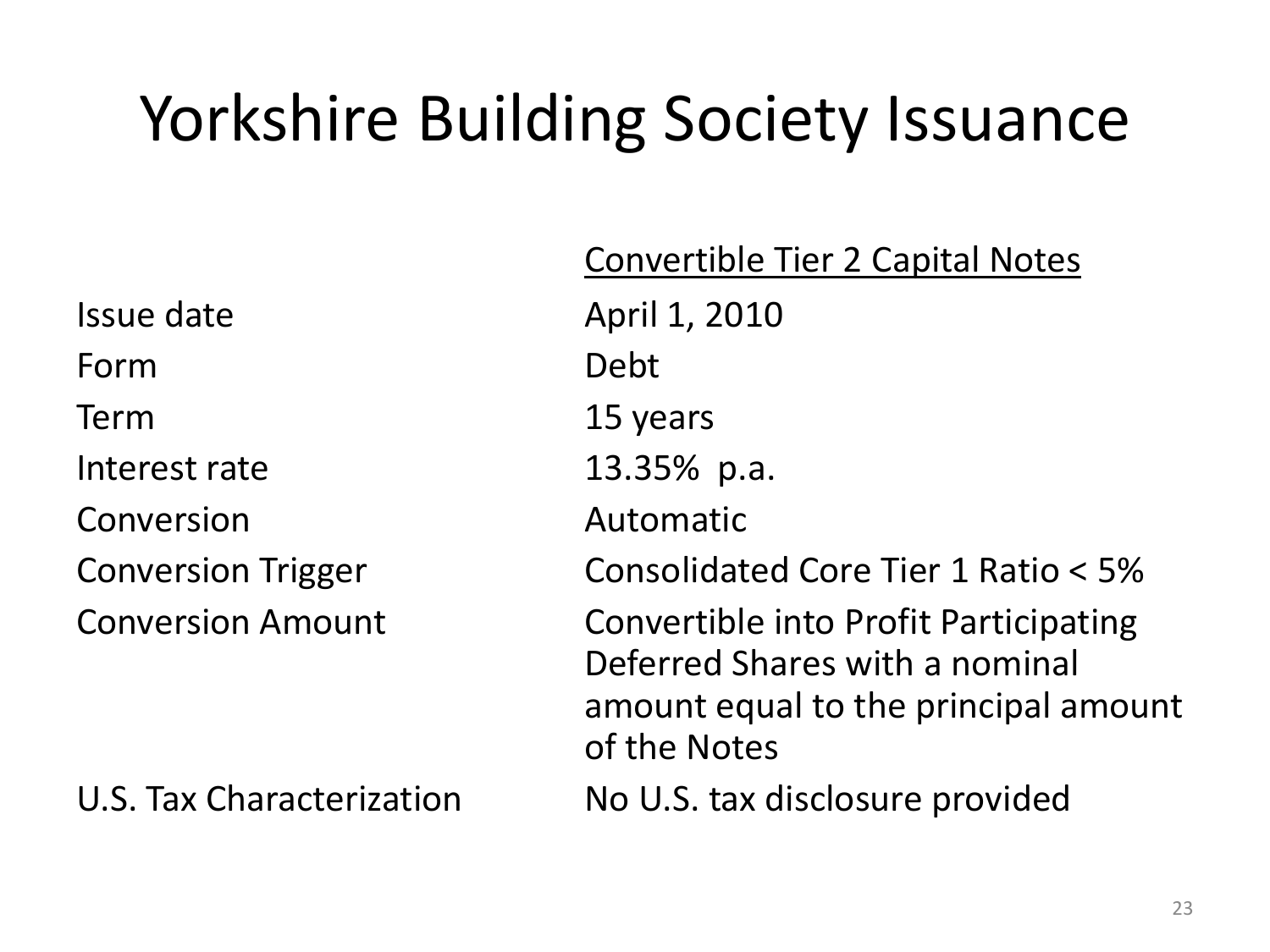#### Credit Suisse Issuance

Issue date February 22, 2011 Form Debt Term 30 years Conversion Automatic

Tier 2 Buffer Capital Notes Interest rate 7.875% p.a. reset every 5 years Conversion Trigger Common Equity Tier 1 Ratio < 7% or a viability event Conversion Amount Convertible into ordinary shares U.S. Tax Characterization No U.S. tax disclosure provided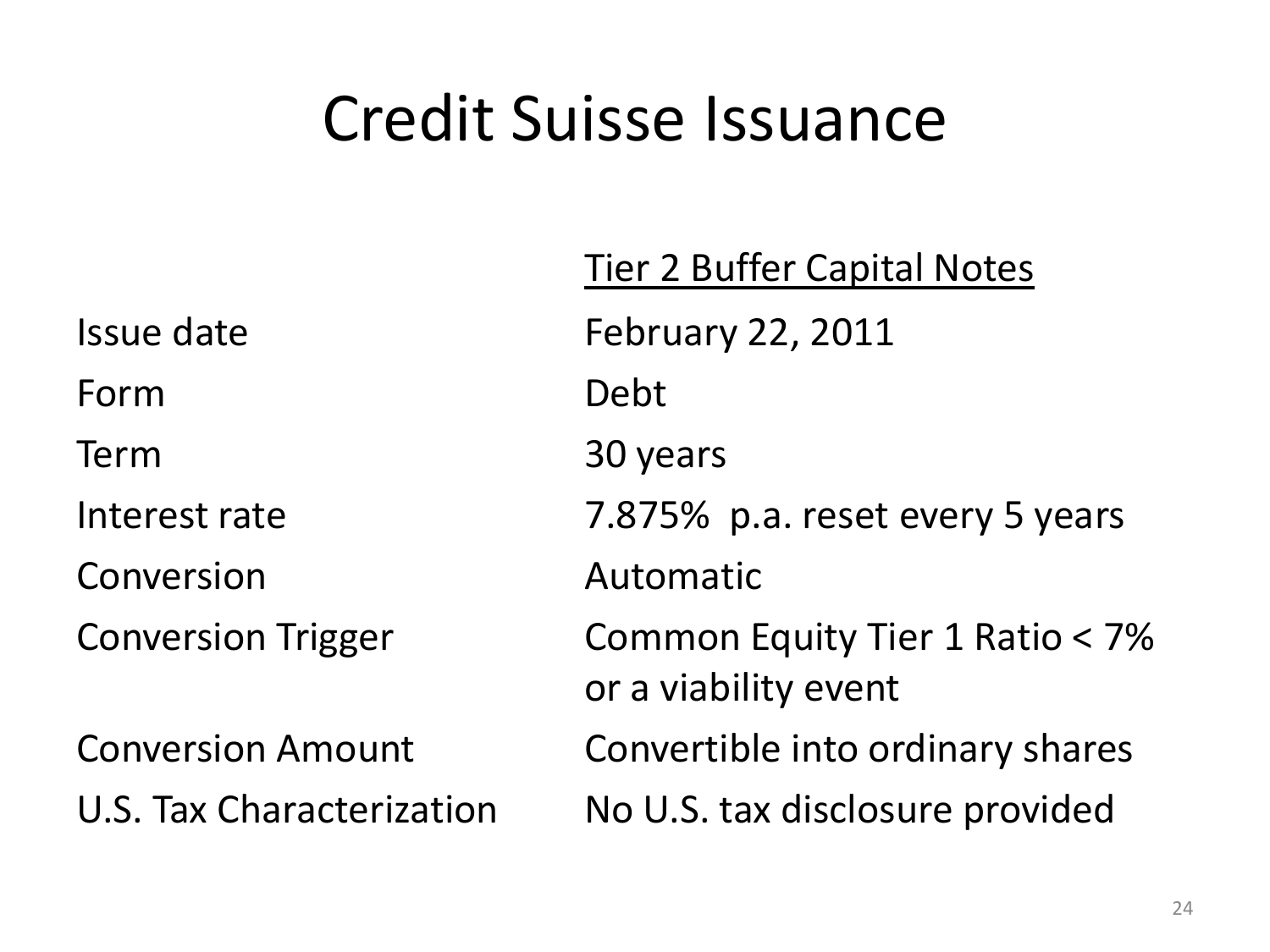## Bank of Cyprus Issuance

Conversion Automatic

Convertible Enhanced Capital **Securities** Issue date April 5, 2011 Form Debt Term Perpetual Interest rate **6.5%** p.a. for 5 yrs., at a floating rate thereafter Conversion Trigger Common Equity Tier 1 Ratio < 5% or a viability event Conversion Amount Convertible into ordinary shares U.S. Tax Characterization No U.S. tax disclosure provided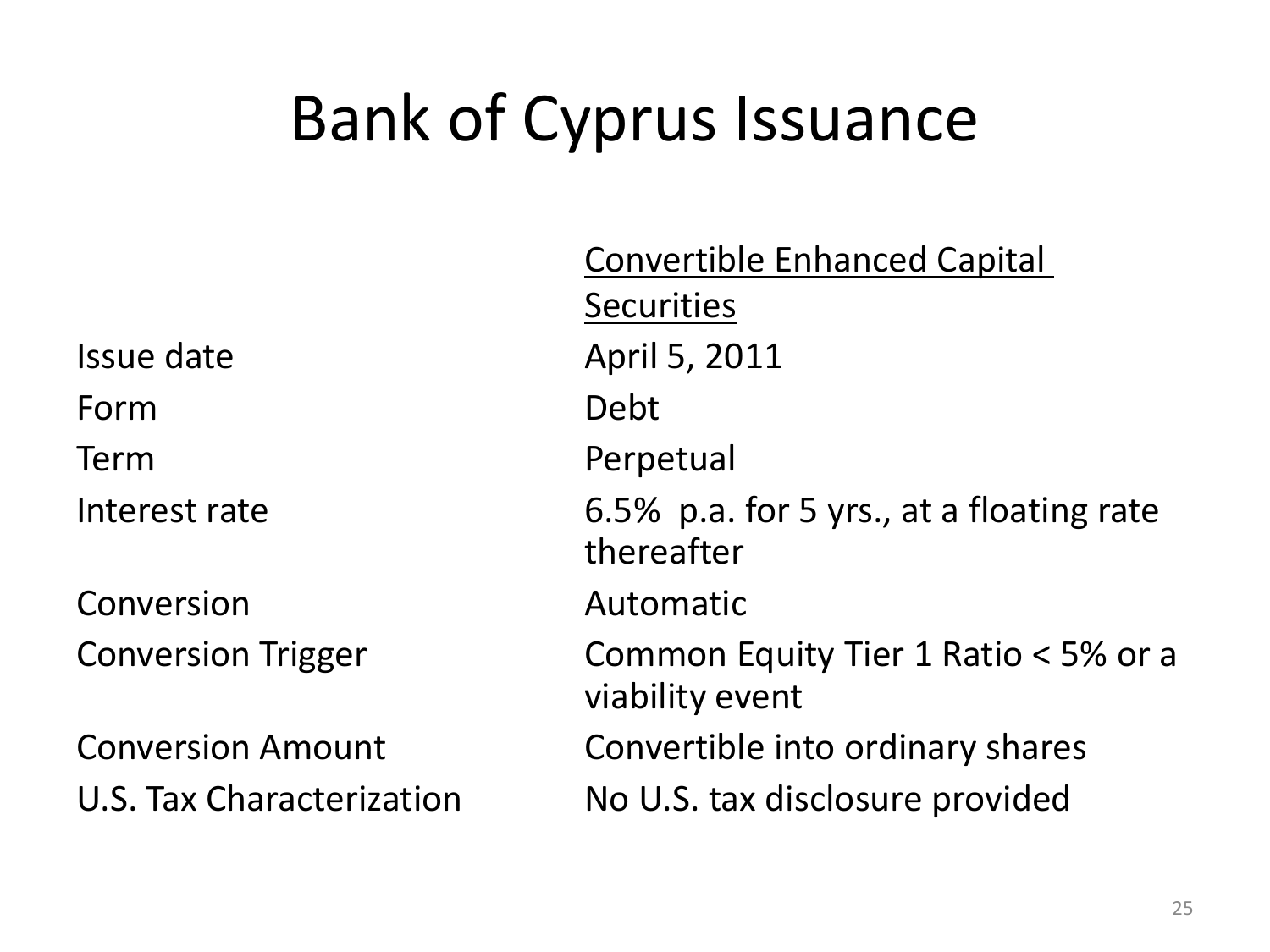#### U.S. Tax Issues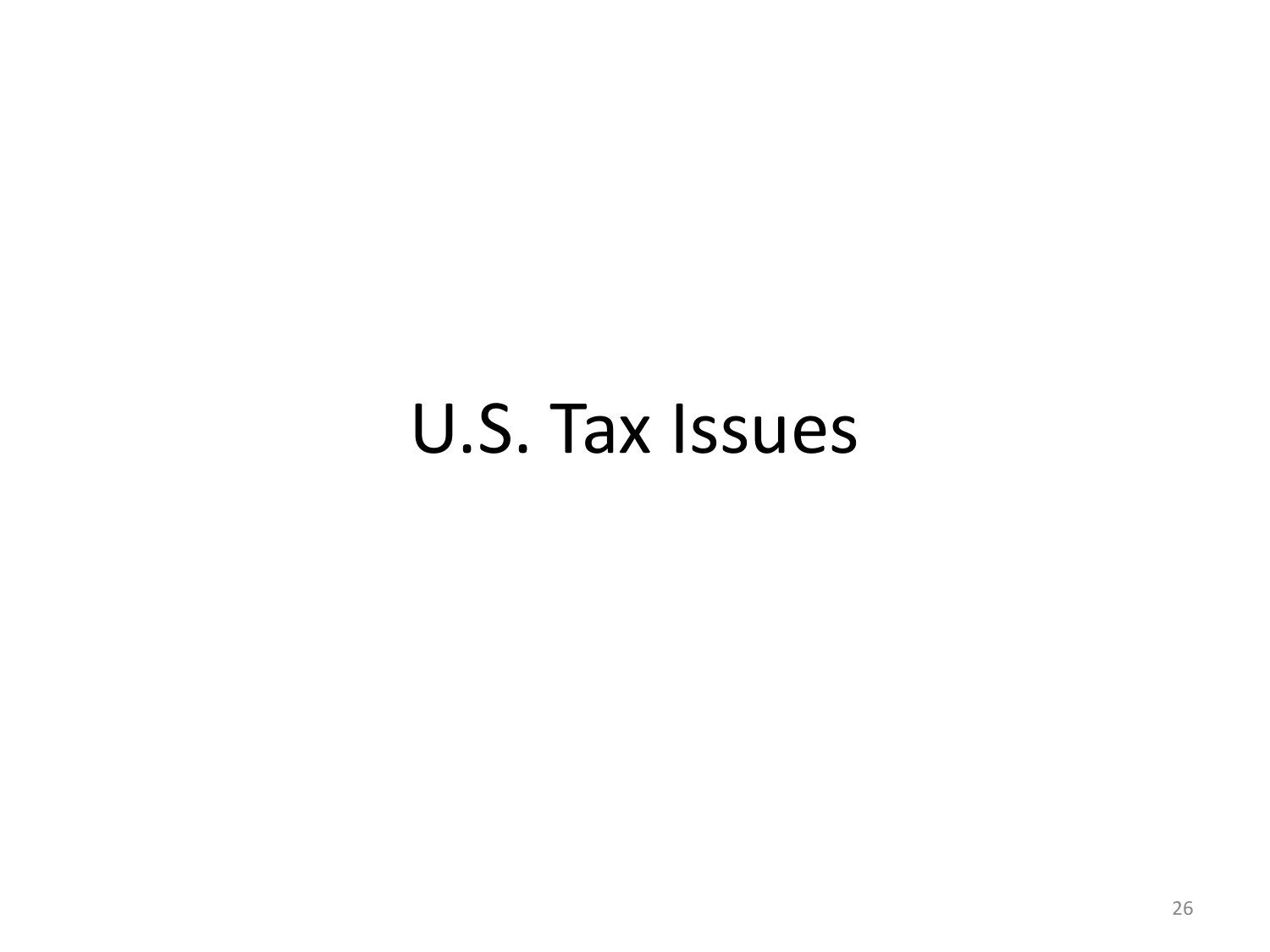## Debt vs. Equity

- No fixed right to a sum certain if conversion is into a fixed number of shares, but is this fatal?
	- Remote contingencies generally disregarded, but this contingency deprives investors of creditor's rights when they would most want to have them.
	- High likelihood of repayment can result in nominally contingent amount owed being treated as a fixed right to a sum (virtually) certain. *Schering-Plough Corp. v. United* States, 651 F. Supp.2d 219 (D. N.J. 2009), *aff'd sub nom., Merck & Co. Inc. v. United States,* 652 F.3d 475 (3rd Cir. 2011).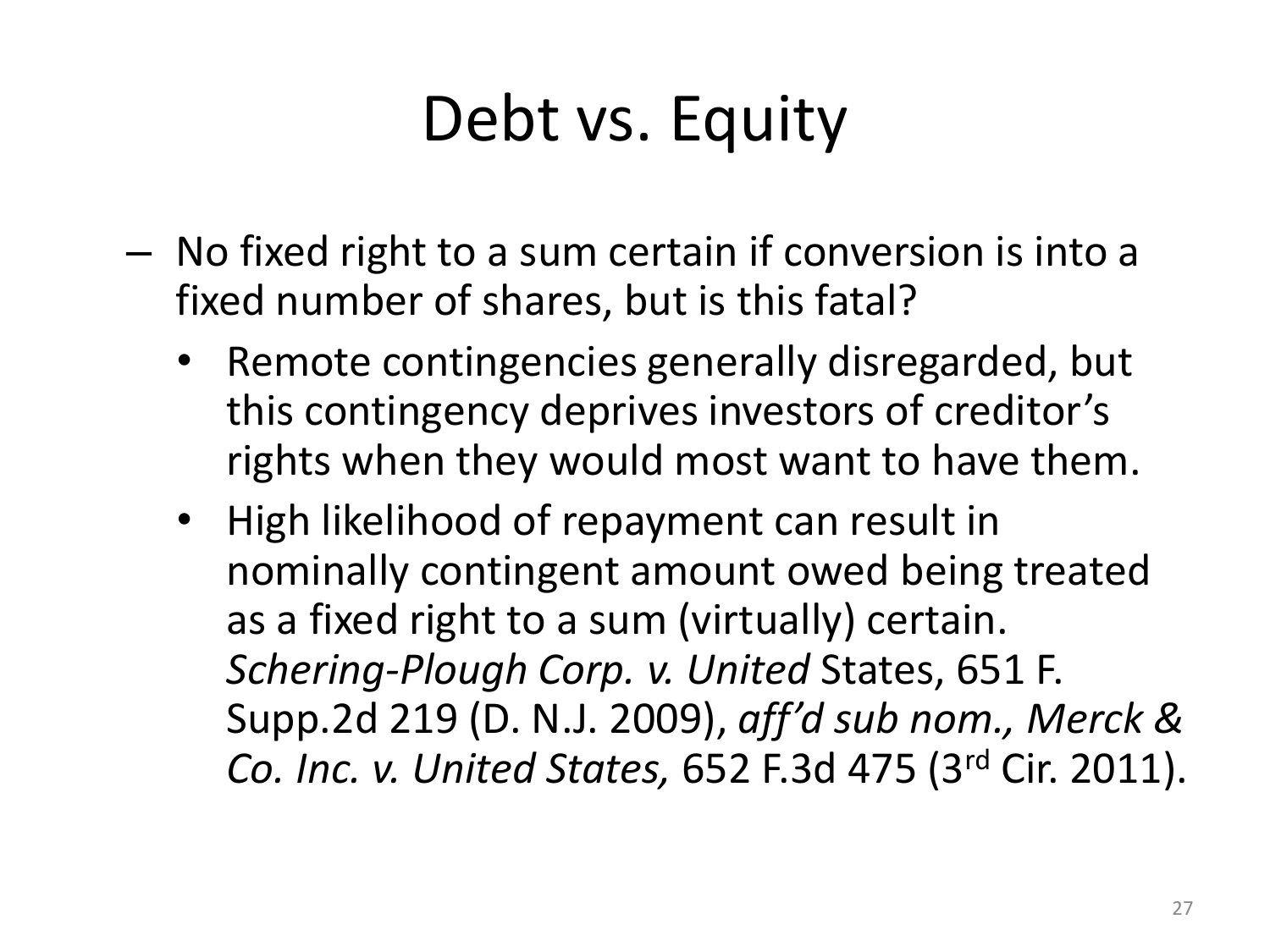## Debt vs. Equity (cont'd)

- Surplus notes issued by life insurance companies have been approved as debt.
	- *Harlan v. United States,* 409 F.2d 904 (5th Cir. 1969); *Jones v. United States, 659 F.2d 618 (5<sup>th</sup> Cir. 1981); Anchor National Life Insurance Co. v. Commissioner,*  93 T.C. 34 (1989); 1996 FSA LEXIS 583.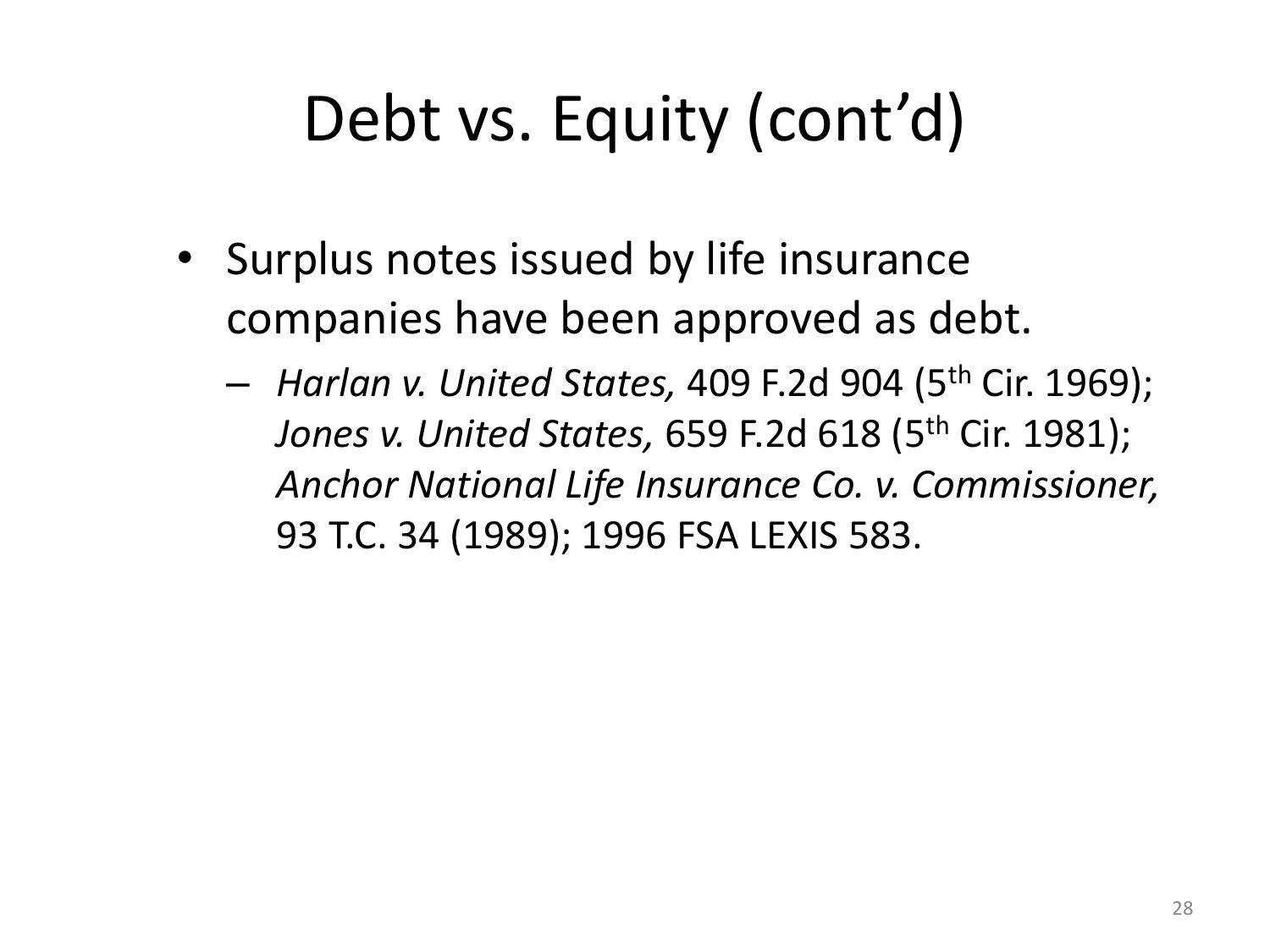# Section 163(l)

• No deduction for interest allowed with respect to a "disqualified debt instrument."

• A disqualified debt instrument is any debt of a corporation that is payable in equity of the issuer or a related party or equity held by the issuer (or any related party) in any other person.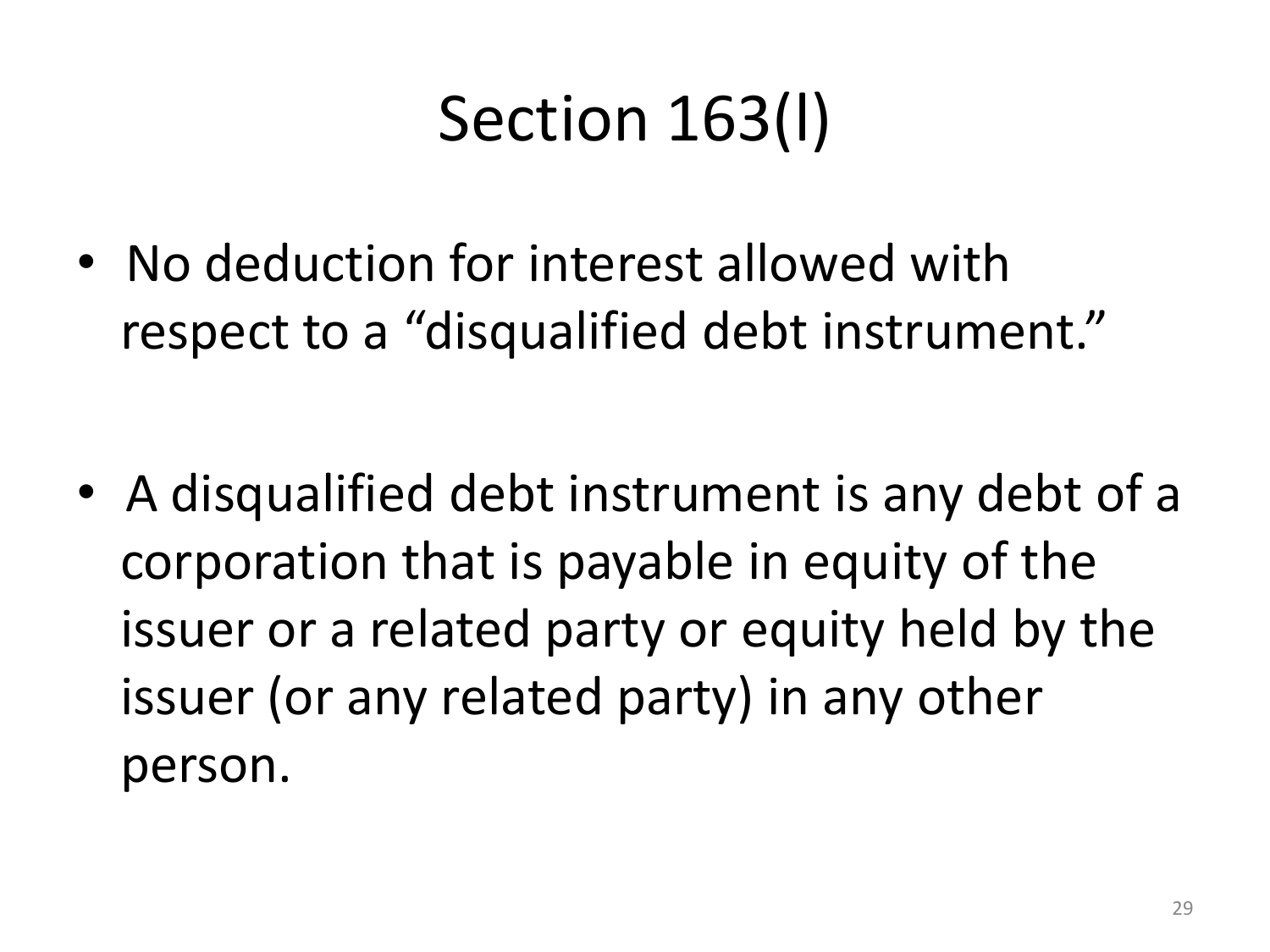# Section 163(l) (cont'd)

- Debt is payable in equity for purposes of section 163(l) if:
	- A substantial amount of the principal or interest is required to be paid or converted ,or at the option of the issuer or a related party is payable in, or converted into, such equity;
	- A substantial amount of the principal or interest is required to be determined, or at the option of the issuer or a related party, is determined, by reference to the value of such equity; or
	- The debt is part of an arrangement that is reasonably expected to result in a transaction described above.
- Section 163(l) generally does not apply to conventional convertible debt provided that the holder's right to convert is not substantially certain to be exercised.
- Are contingent capital securities "reasonably expected" to be paid in equity? It would seem they are not.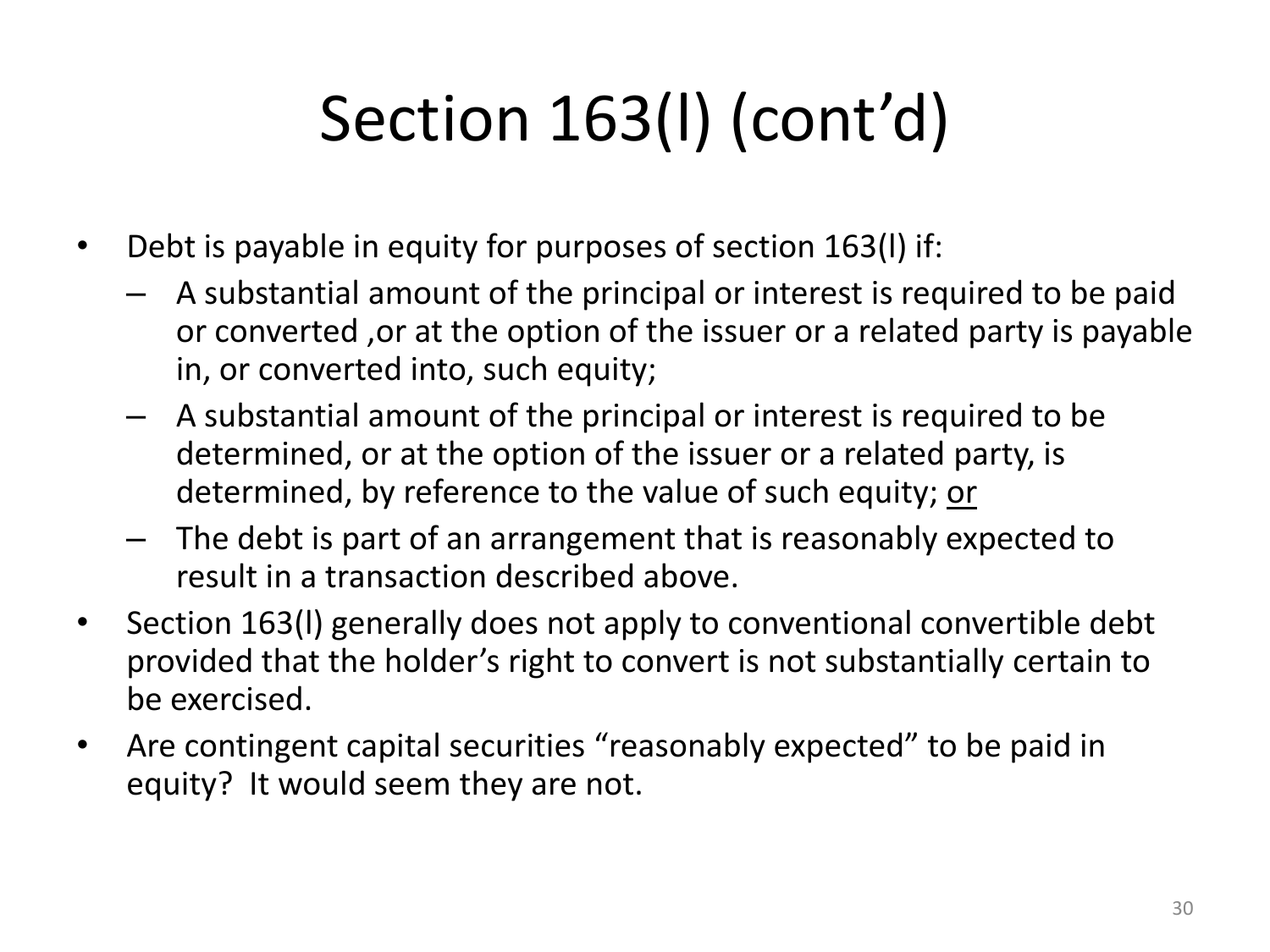# Section108(e)(8)

• For COD purposes, debt paid with stock is treated as having been satisfied for cash equal to the fair market value of the stock.

• This may result in COD income to the debtor when a trigger event occurs because the contingent capital security will be converted into equity (whether automatic or optional).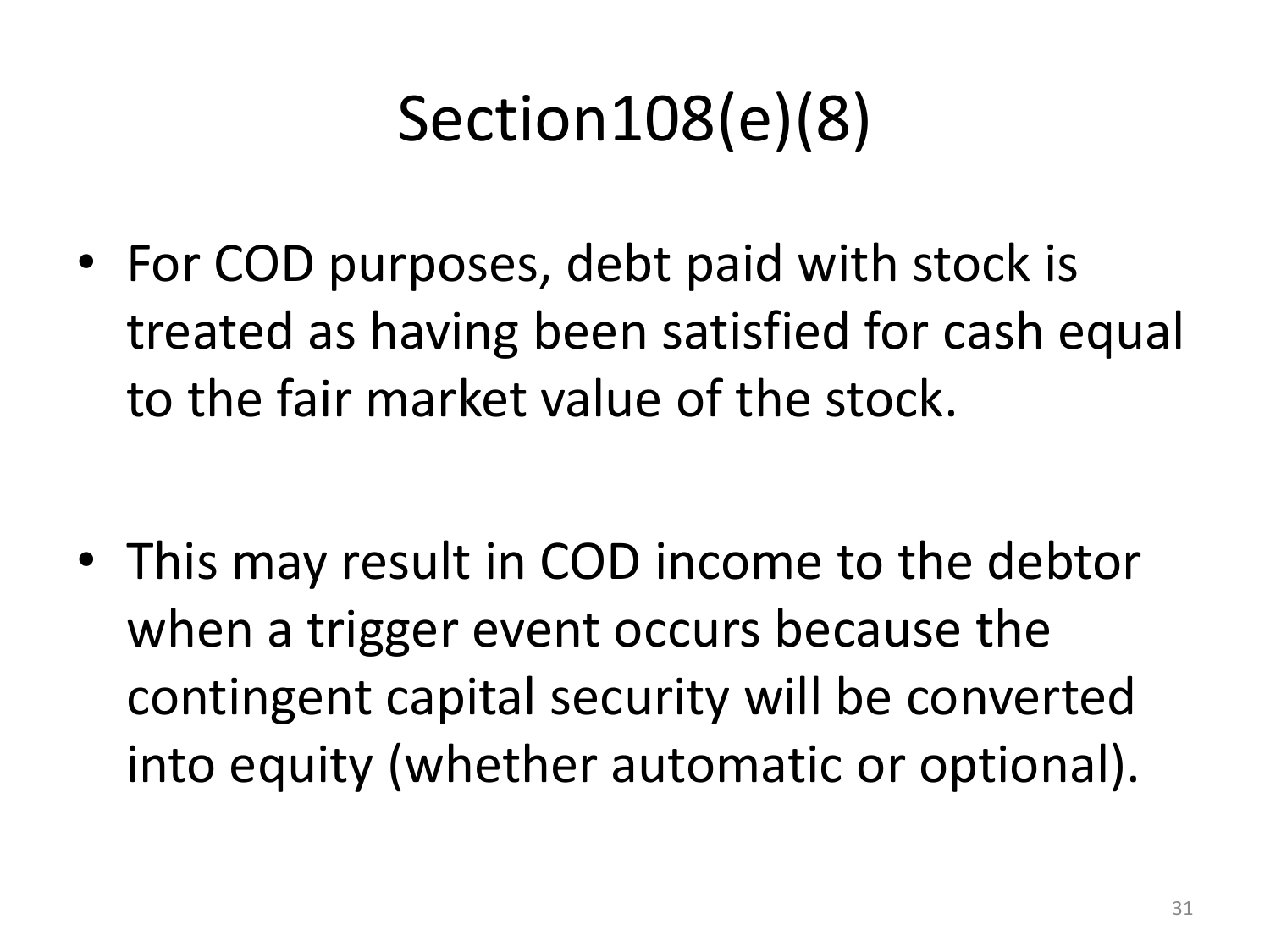## Possible Contingent Capital Variation

- If and when a trigger event occurs, the debt could convert into stock having a value equal to the principal amount of the debt.
- Would this result in the holder having an unconditional right to a "sum certain?" *See* Rev. Rul. 85-119.
- This would avoid the COD issue.
- Not clear issuers would have a high enough degree of tax certainty unless the IRS rules favorably or legislation is passed.
- Would banks accept the dilutive effect on their stock?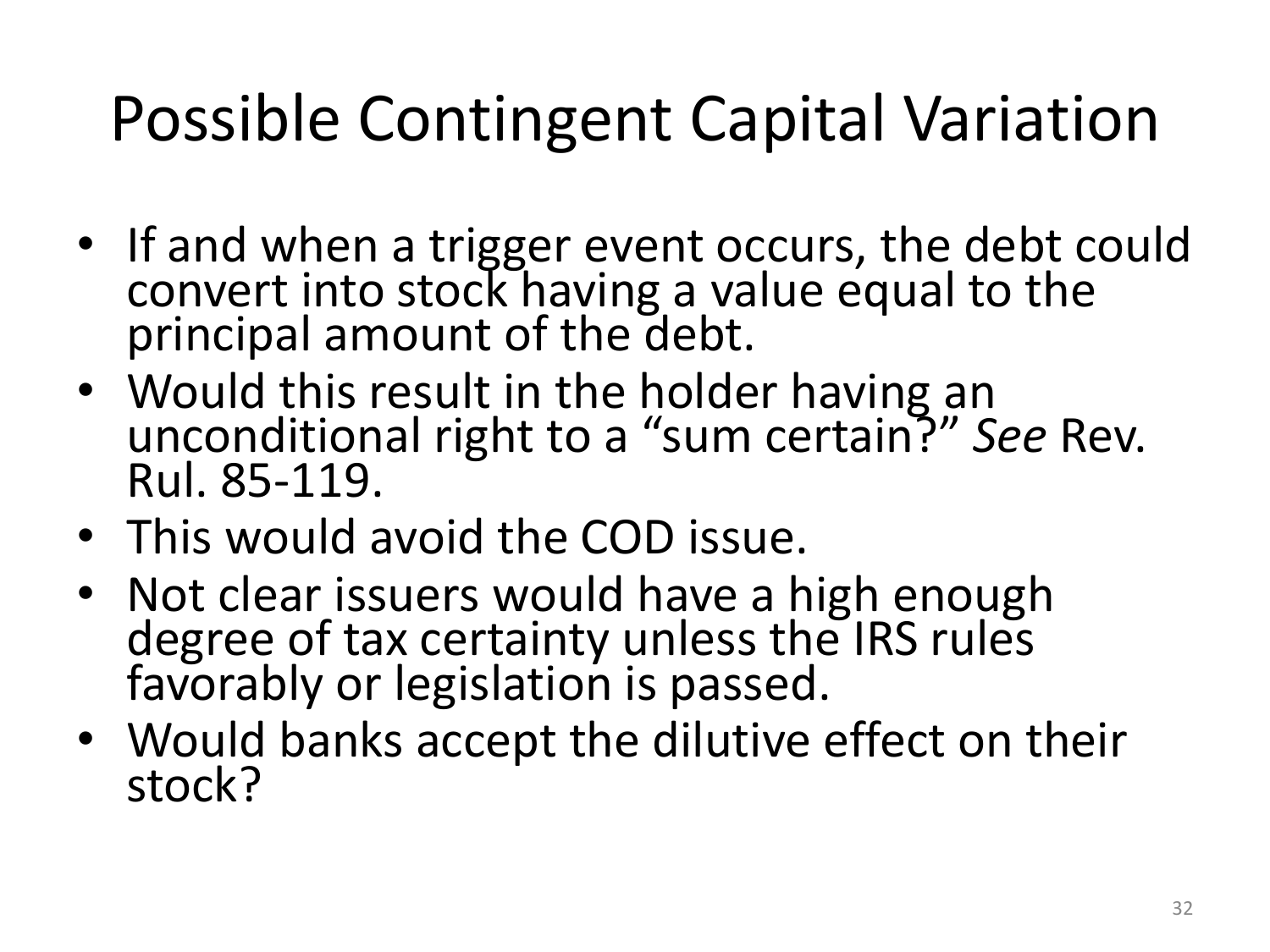## Contingent Re-Convertibles

- Another variety of contingent capital securities reportedly being considered in the market
- These instruments, sometimes called Re-CoCos, involve step-up and step-down features
- Bond steps down in the event the issuer's equity capital ratio falls below a predetermined level
- Bond steps up if issuer's equity capital ratio recovers to a predetermined level
- Unlike CoCos, Re-CoCos have the upside and downside of equity